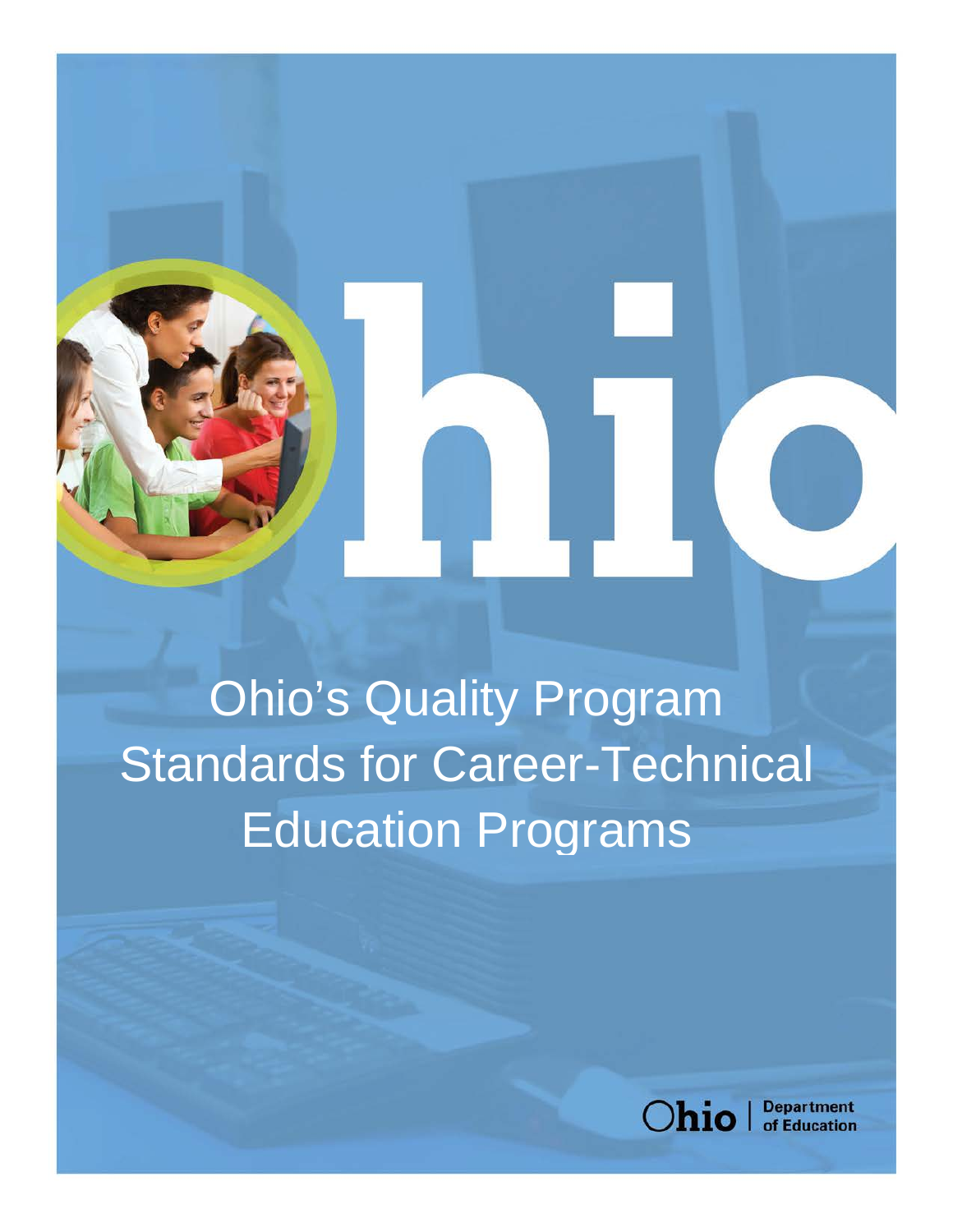#### **Foreword**

What are the characteristics of a model program of secondary career-technical education in Ohio? That question, and the ever-changing complexion of educational reform, prompted a serious examination to answer that question.

The vision of the Office of Career-Technical Education as a result of House Bill 59 was clear: create an instrument to guide and facilitate program improvement with a common set of standards. The Quality Program Standards instrument is designed to serve all secondary career-technical education programs.

With this vision, a committee of teachers, a representative from school administration, teacher education representatives, and members of the Ohio Department of Education were identified to serve as the Quality Program Standards Steering Committee. The Committee was charged with creating Ohio's Quality Program Standards (QPS) for career-technical education programs.

Through research, consultation with education support agencies, and examination of quality program standards models from other states, and with the benefit of extensive professional experience, the steering committee identified 10 Quality Program Standards. Quality indicators were established for each of the 10 standards. Furthermore, criteria were determined for each quality indicator. This work evolved into a set of rubrics designed to assist in the examination of the total career-technical program and to serve as the basis for continuous program improvement.

Quality Program Standards are far-reaching and can be employed in any career-technical program in Ohio, regardless of program delivery model. The Ohio Department of Education believes that the versatility of this document will lend itself to continuous program improvement for years to come.

In addition to the review and examination elements contained within this document, Quality Program Standards will serve as a foundation for state staff consultation, pre-service teacher education, program improvement efforts, statewide professional development, and curricular upgrades.

This document provides format and planning recommendations; however, the use of the Quality Program Standards instrument is at the discretion of the local program and Career-Technical Planning District. The development of Ohio's Quality Program Standards was completed to offer programs a common method to facilitate improvement plans and initiatives. The need for advisory committees and administrative participation is essential for changes to be institutionalized. These are important components of the program review process.

Quality Program Standards offer Ohio an opportunity to drive local program improvement with a common vision. Additionally, the instrument employs standards, indicators, and criteria for an understanding of what is specifically needed for a program to reach the exemplary level. The benefits of this concept will be far-reaching. Students will be better prepared for connections to post-secondary education and careers. Moreover, this instrument is aligned with the work of the office of Career-Technical Education and Ohio's 16 career fields.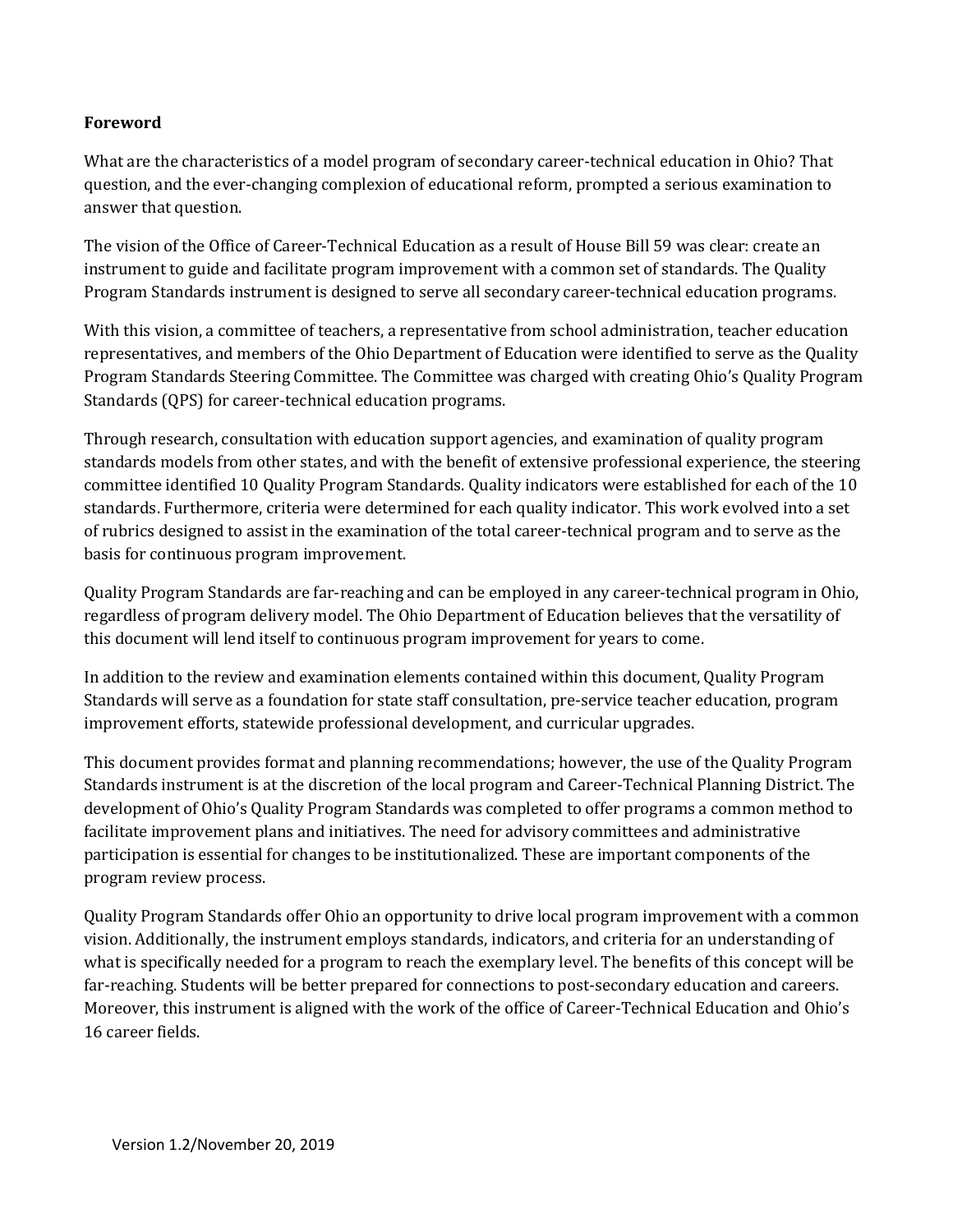# **Ohio's Quality Program Standards for Career-Technical Education Programs**

*Standard 1: Instructional Facilities and Resources:* The facility supports implementation of the career-technical program and provides students with opportunities for the development and application of technical knowledge and skills.

*Standard 2: School and Community Relations: School, community, and industry partners are* engaged in developing and supporting the career-technical education program.

*Standard 3: Program Planning and Evaluation:* A results-driven needs assessment and evaluation exists for continual program development, improvement, and alignment with labor market needs.

*Standard 4: Educators that Contribute to the Profession:* Career-Technical educators continuously develop as professionals and support the growth of the profession they serve.

*Standard 5: Curriculum and Program Design:* The career-technical education program includes foundational and specialized courses designed to prepare each student for lifelong learning within a career pathway.

*Standard #6: Instruction:* Career-Technical Education programs promote high academic achievement, technical knowledge and skill development of all students.

*Standard #7: Assessment:* Career-Technical education programs use authentic and performance-based assessments to measure student learning and skill attainment of Ohio's Career Field Technical content standards.

*Standard #8: Experiential Learning Experience Programs:* All students participate in an experiential learning program that connects the technical knowledge and skills learned in both classroom and laboratory to the work place.

*Standard #9: Leadership Development/CTSO:* Students participate in intra-curricular Career-Technical Student Organization (CTSO) that promotes cognitive knowledge and skill and leadership development.

*Standard #10: Equitable Student Access:* Career-technical education programs serve each student interested in preparing for a career in any of Ohio's 16 Career Fields and are reflective of the school's student population. Capacity should permit students to schedule first choices of career area.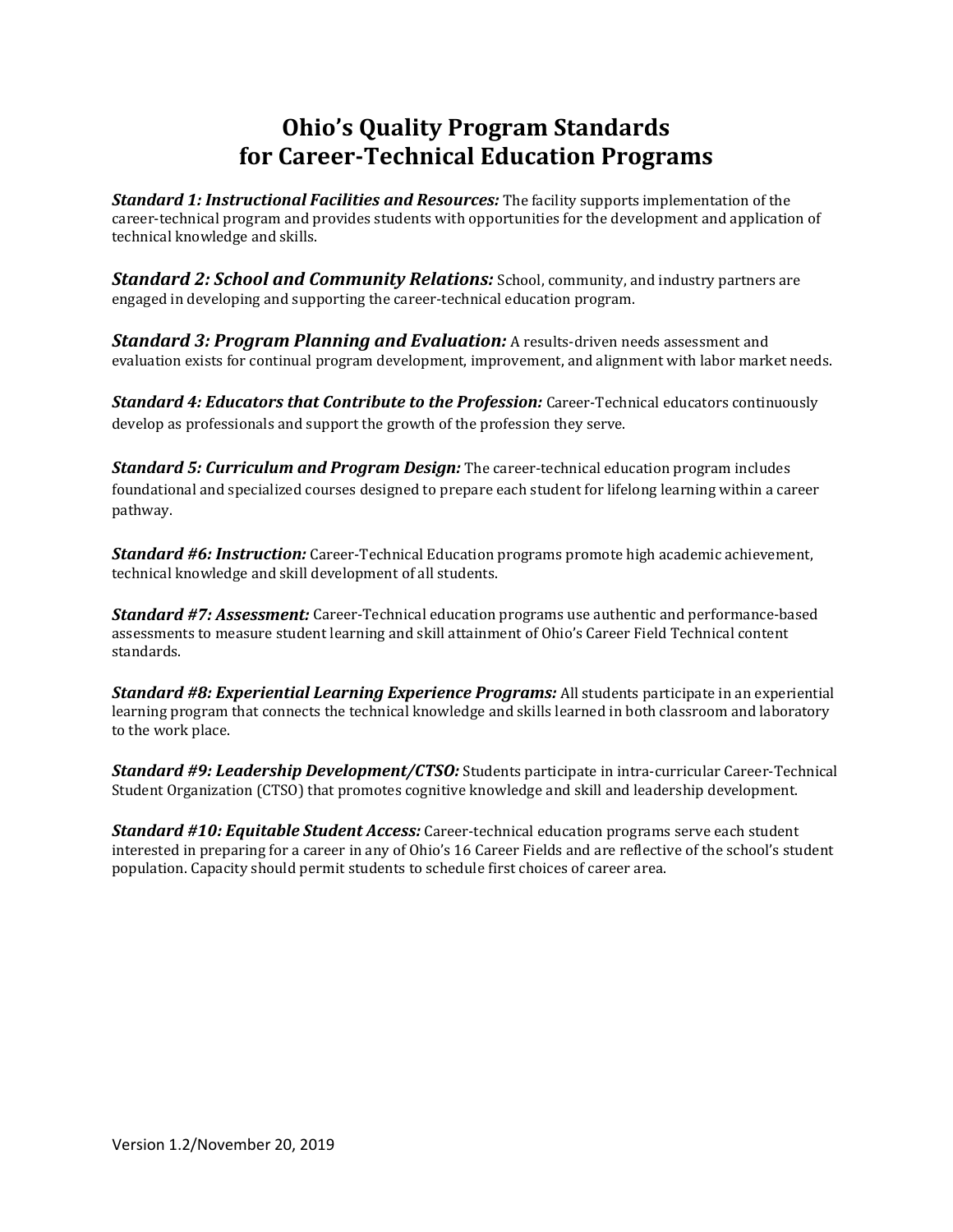#### **Suggestions for Employing the Quality Program Standards Instrument**

#### *Administrative Review*

An annual career-technical education program review should be conducted utilizing the Quality Program Standards and assessment tool by building-level administrators including (but not limited to) supervisor, principal, counselor, dean of instruction, or even superintendent, along with Career-technical Planning District administration. This administrative review may encompass all standards, or have a focus on selected standards or on standards designated by invested parties.

#### *Advisory Committee Review*

At a regularly scheduled advisory committee meeting, conduct an orientation for the use of the Quality Program Standards instrument. The career-technical education program staff may determine the level of involvement of the advisory committee. The career-technical education program staff may choose to present their findings or they may allow the advisory committee to conduct a review of their own. The career-technical education staff and advisory committee may elect to split the instrument into a multi-year evaluation and focus on a selected number of standards per year. Other options can be implemented as designed or decided by career-technical program staff and advisory committee.

#### *Instructor Review*

Instructor reads and interprets standards and indicators. After an analysis of the indicators for the selected standards is completed, the instructor should read and interpret the criteria found in the rubrics. *Note: the criteria increases as you move from right to left on the rubrics; therefore, it is assumed that the criterion in the box to the left is part of the higher scoring criteria*.

#### *Continuous Improvement Plan Development*

As a part of an annual program review, assess ratings, comments, and recommendations. Construct a reasonable continuous improvement plan for the program with measurable outcomes and attainable goals.

#### *Monitoring and Follow-up*

Monitor, measure and report progress of continuous improvement plan on a regular basis. This may fit into the annual program review structure.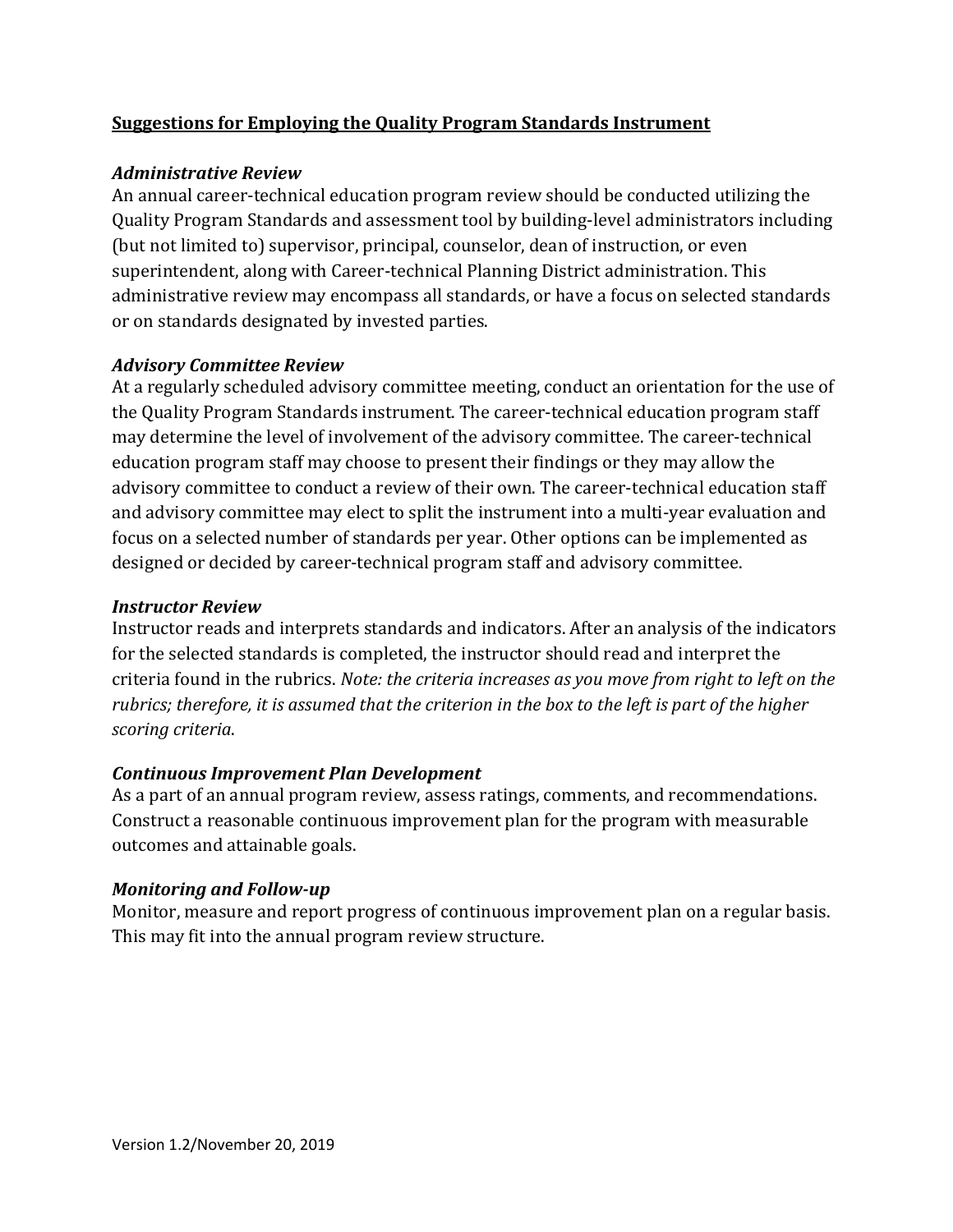# **Quality Program Standards Rubric**

#### *Standard 1: Instructional Facilities and Resources*

Standard Statement: The facility supports implementation of the career-technical program and provides students with opportunities for the development and application of technical knowledge and skills.

**Standard Definition:** Instructional facilities and resources support the instructional and design needs of the program. Facilities are conducive to student learning and needs through the incorporation of state of the art technology, supporting career development and simulating the workplace. Instructional facility and resources support advising activities, career planning and parent engagement. Sufficient resources are in place to support instructional and curriculum needs of the program.

| <b>QUALITY INDICATOR</b>                                                                                                                                      | <b>EXEMPLARY</b>                                                                                                                                     | <b>EFFECTIVE</b>                                                                                                                             | <b>MINIMAL</b>                                                                                                                                               | <b>UNSATISFACTORY</b>                                                                                  |
|---------------------------------------------------------------------------------------------------------------------------------------------------------------|------------------------------------------------------------------------------------------------------------------------------------------------------|----------------------------------------------------------------------------------------------------------------------------------------------|--------------------------------------------------------------------------------------------------------------------------------------------------------------|--------------------------------------------------------------------------------------------------------|
| 1. Facility size, layout and labs<br>facilitate delivery of the<br>courses in the career-<br>technical program.                                               | Size and design exceeds<br>OSFC minimum standards<br>of serving curricular and<br>emerging technology needs.                                         | Size and design meets<br>OSFC standards and<br>current instructional<br>needs.                                                               | Size and design meets<br>minimum standard, but<br>instructor(s) needs to adjust<br>to meet current instructional<br>needs.                                   | Size and design is not<br>conducive to instructional<br>needs.                                         |
| 2. Facility is organized,<br>maintained, compliant and<br>conducive to learning.                                                                              | Well maintained, and<br>compliant with<br>instructional materials<br>logically organized.                                                            | Is maintained and compliant.                                                                                                                 | Needs some maintenance<br>and organization but is<br>compliant.                                                                                              | Poorly maintained and<br>organized.                                                                    |
| 3. Classroom and laboratory<br>inventory is developed<br>annually with a plan for<br>purchases and replacement<br>current to technology used in<br>workplace. | A long-term (five-year) plan<br>exists for equipment.<br>Purchases and replacement<br>plans reflect emerging<br>technology. Inventory is<br>current. | A plan for annual purchase<br>and replacement exists and<br>reflects current technology.<br>Inventory is current.                            | A plan for new purchases<br>and replacement exists<br>without reflection on current<br>or emerging technology.<br>Inventory exists by may not<br>be current. | No plan for the purchase<br>and replacement of<br>equipment exists.                                    |
| 4. Equipment is maintained and<br>inspected.                                                                                                                  | A documented safety and<br>maintenance inspection has<br>occurred on equipment.<br>Defective items were<br>removed, repaired or<br>replaced.         | A structured safety and<br>maintenance inspection has<br>occurred on equipment.<br>Defective items were<br>removed, repaired or<br>replaced. | A thorough but infrequent<br>safety and maintenance<br>inspection has occurred on<br>equipment. Defective items<br>were removed repaired, or<br>replaced.    | No recent safety and<br>maintenance inspection<br>is documented as<br>having occurred on<br>equipment. |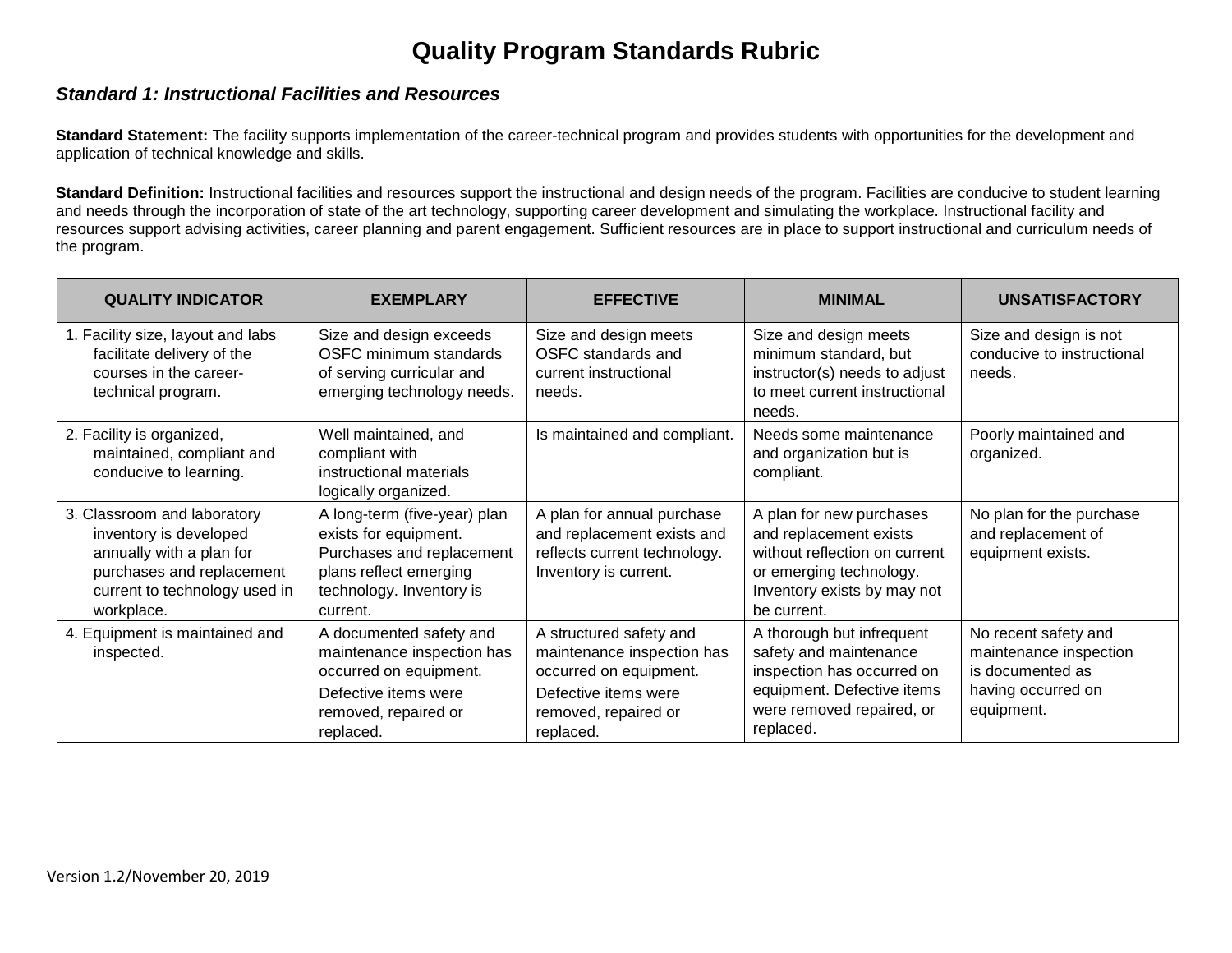| 5. Non-classroom instructional<br>spaces are conducive to<br>learning and are maintained<br>and inspected. | Non-classroom<br>instructional spaces<br>are optimized for<br>learning and are<br>regularly inspected. | Non-classroom<br>instructional spaces<br>are conducive to<br>learning and have<br>been inspected. | Non-classroom<br>instructional spaces are<br>compliant. | Non-classroom<br>instructional spaces are<br>non-compliant and are<br>not conducive to learning. |
|------------------------------------------------------------------------------------------------------------|--------------------------------------------------------------------------------------------------------|---------------------------------------------------------------------------------------------------|---------------------------------------------------------|--------------------------------------------------------------------------------------------------|
|------------------------------------------------------------------------------------------------------------|--------------------------------------------------------------------------------------------------------|---------------------------------------------------------------------------------------------------|---------------------------------------------------------|--------------------------------------------------------------------------------------------------|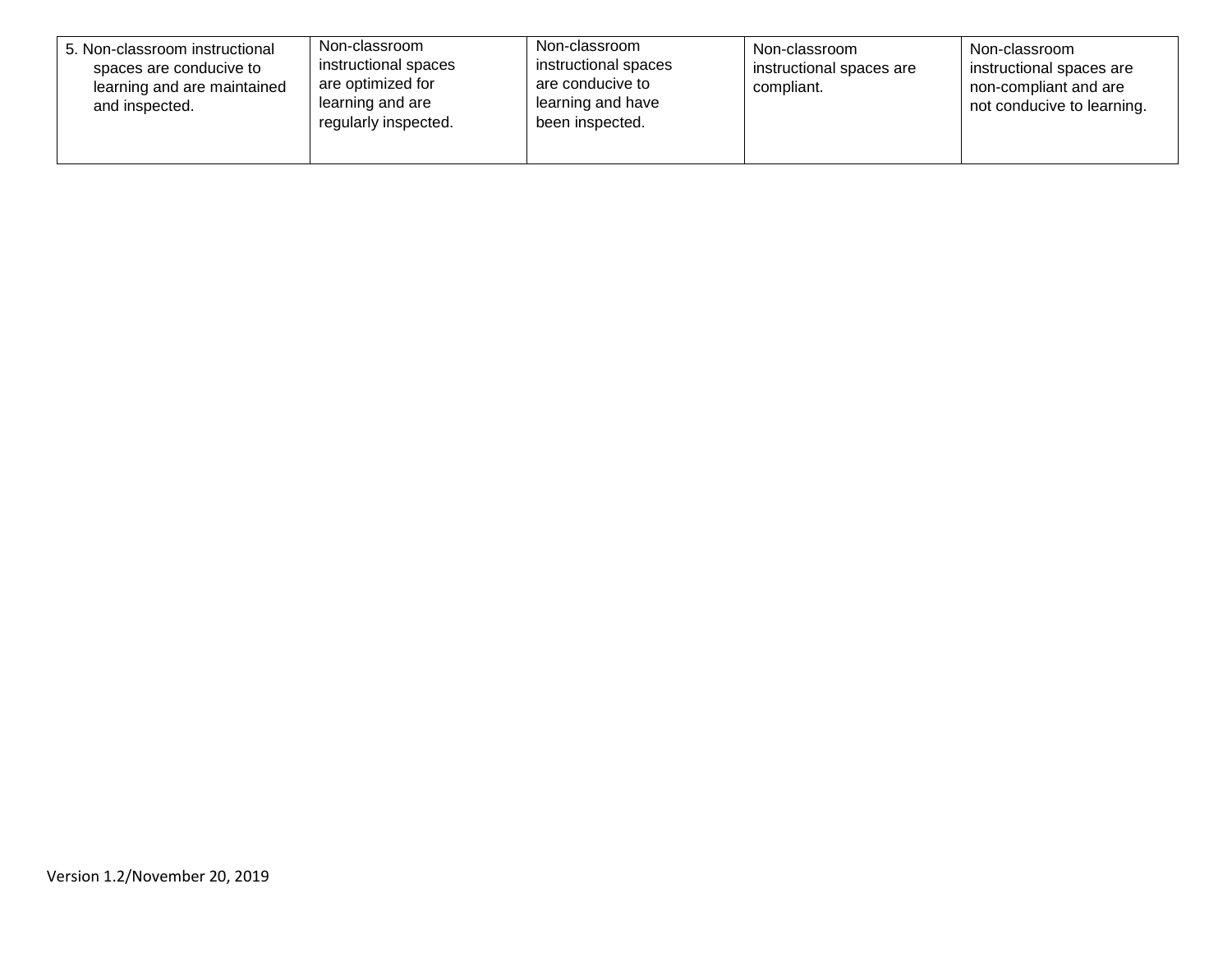#### *Standard 2: School and Community Relations*

**Standard Statement:** School, community, and industry partners are engaged in developing and supporting the career-technical education program.

**Standard Definition:** Quality programs are those with actively involved stakeholders from both the school and community and have an active, industry-driven partners. Quality programs have community and school partnerships that benefit students and community stakeholders. Quality programs use various modes of communication to promote both community and industry activities and partnerships.

| <b>QUALITY INDICATOR</b>                                                                                                                                                                                          | <b>EXEMPLARY</b>                                                                                                                                                                                                    | <b>EFFECTIVE</b>                                                                                                                                   | <b>MINIMAL</b>                                                                                         | <b>UNSATISFACTORY</b>                                                                 |
|-------------------------------------------------------------------------------------------------------------------------------------------------------------------------------------------------------------------|---------------------------------------------------------------------------------------------------------------------------------------------------------------------------------------------------------------------|----------------------------------------------------------------------------------------------------------------------------------------------------|--------------------------------------------------------------------------------------------------------|---------------------------------------------------------------------------------------|
| 1. Identify stakeholders and<br>organize their support of the<br>program.<br>Evidence: (e.g., roster,<br>minutes, assignments,<br>schedules)                                                                      | Stakeholders are organized<br>into committees to help<br>improve instructional<br>activities and support the<br>program with a regular<br>schedule of meetings and<br>events.                                       | Stakeholders are organized<br>and have a role in<br>supporting the program.<br>There is a schedule of<br>regular meetings and<br>events.           | No formal organization or<br>structure for stakeholders,<br>but still some<br>involvement.             | Stakeholders are not<br>organized or involved.                                        |
| 2. Stakeholders advocate for the<br>Career-Technical Program.<br>Evidence: (e.g., marketing<br>products, communications,<br>documentation)                                                                        | Stakeholders are working<br>with local, state and national<br>career-technical education<br>organizations on a regular<br>basis. Stakeholders<br>regularly share successes<br>of CTE programs with the<br>community | Stakeholders are involved in<br>special events that solicit<br>support. Stakeholders share<br>successes of CTE programs<br>with the community.     | Program reminds partners of<br>the need for support and<br>encourages involvement.                     | School and community<br>stakeholders do not know<br>about program<br>accomplishments. |
| 3. Stakeholders are recognized<br>annually for their support of<br>the program.<br>Evidence: (e.g.,<br>documentation at recognition<br>ceremonies, communications,<br>media)                                      | Program regularly thanks<br>and recognizes<br>stakeholders for their<br>support of the program,<br>both personally and<br>publicly.                                                                                 | Program thanks and/or<br>recognizes stakeholders<br>annually for their support<br>of the program.                                                  | Program thanks and/or<br>recognizes stakeholders<br>occasionally for their<br>support of the program.  | No stakeholder recognition<br>program exists.                                         |
| 4. Parents or guardians receive<br>information about student<br>learning in the career<br>technical education program.<br>Evidence: (e.g., examples of<br>material, media, website,<br>pamphlets, communications) | Instructor communicates the<br>connections to careers,<br>credentials and<br>postsecondary opportunities<br>and involves parents in the<br>program.                                                                 | Instructor communicates<br>frequently the technical<br>knowledge and skills student<br>has attained in the career-<br>technical education program. | Instructor communicates<br>infrequently the technical<br>knowledge and skills student<br>has attained. | No communication occurs<br>with parents or guardians.                                 |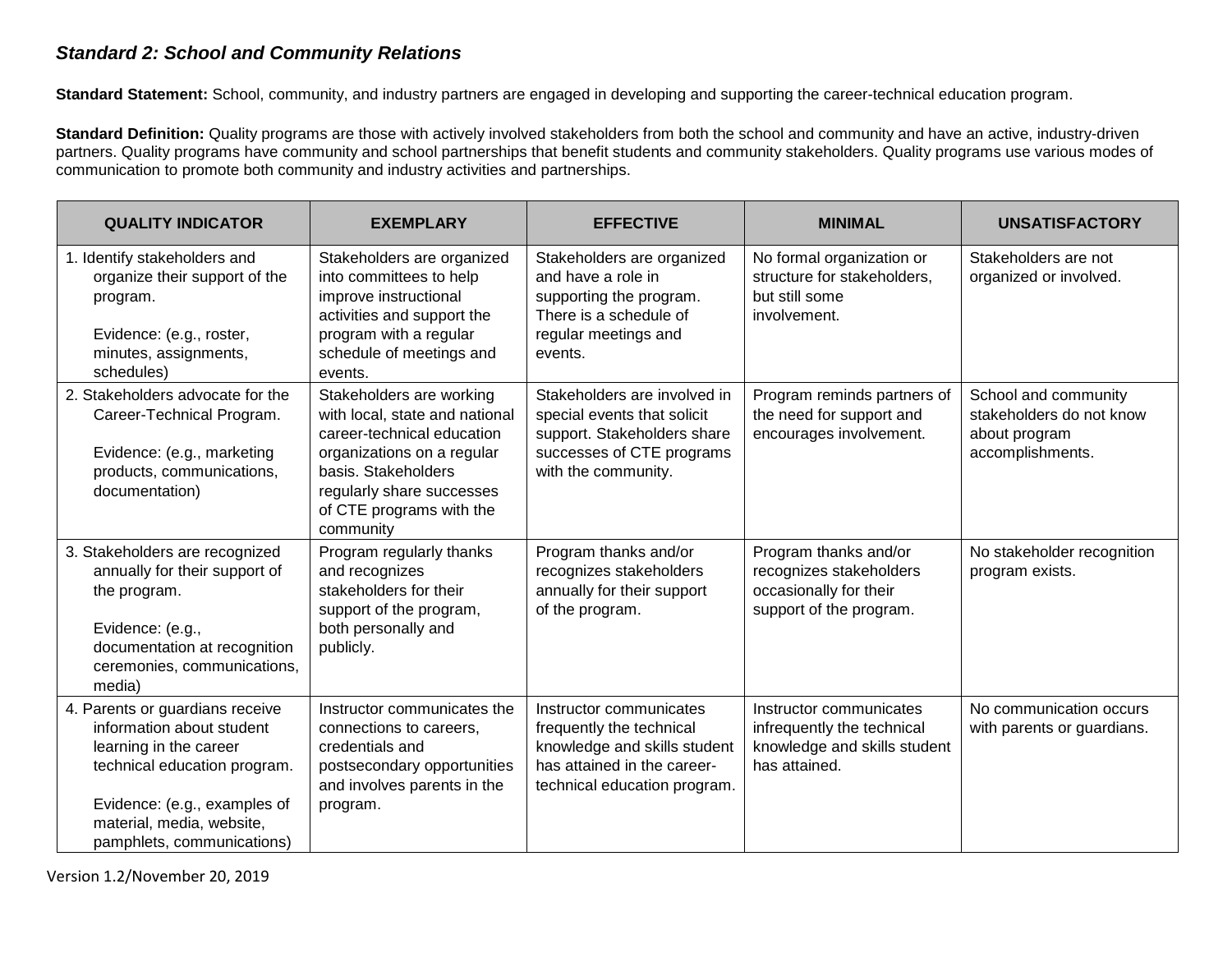| 5. District has an established<br>business advisory council,<br>authorized by the local board<br>of education, with established<br>criteria for membership that<br>meets regularly.<br>Evidence: (e.g., membership<br>names and titles, criteria,<br>minutes, business advisory<br>council report) | Local board of education-<br>approved business advisory<br>council with membership<br>criteria meets regularly with<br>documented minutes.                                                                                            | Local board of education-<br>approved business<br>advisory council meets<br>twice per year.         | Local board of education-<br>approved business<br>advisory council meets<br>once per year. | There is no local board of<br>education-approved<br>business advisory council. |
|----------------------------------------------------------------------------------------------------------------------------------------------------------------------------------------------------------------------------------------------------------------------------------------------------|---------------------------------------------------------------------------------------------------------------------------------------------------------------------------------------------------------------------------------------|-----------------------------------------------------------------------------------------------------|--------------------------------------------------------------------------------------------|--------------------------------------------------------------------------------|
| 6. Pathway advisory committee<br>assists with program<br>initiatives including<br>evaluation, promotion,<br>planning and instruction.<br>Evidence: (e.g., minutes,<br>program evaluation tool,<br>program evaluation<br>procedures, committee<br>feedback)                                         | Pathway advisory<br>committee meets regularly<br>with documented minutes.<br>It assists in the program<br>with evaluation, promotion,<br>planning and instruction by<br>providing feedback and<br>engagement in program<br>functions. | Pathway advisory committee<br>meets regularly to provide<br>feedback on most program<br>operations. | Pathway advisory<br>committee meets annually<br>to review general program<br>operations.   | No pathway advisory<br>committee exists.                                       |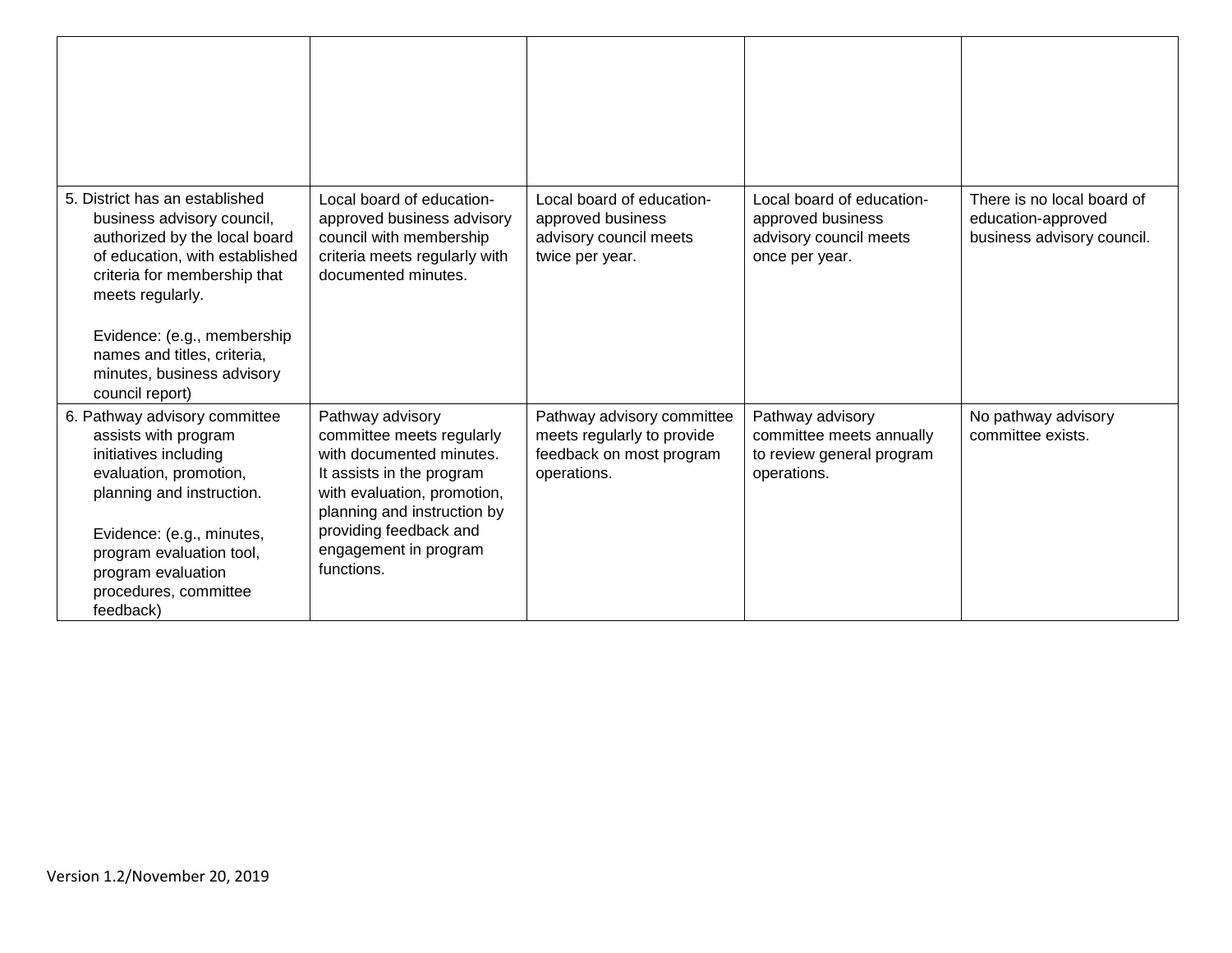#### *Standard 3: Program Planning and Evaluation*

**Standard Statement:** A results-driven needs assessment and evaluation exists for continual program development, improvement, and alignment with labor market needs.

**Standard Definition:** Program has and uses a data-driven, continuous improvement process. Sources of data for evaluation include state and federal performance measures, local performance data and community data. Program planning and evaluation involves advisory input from students, district and community. Program selection

| <b>QUALITY INDICATOR</b>                                                                                                                                                                                                                                           | <b>EXEMPLARY</b>                                                                                                                    | <b>EFFECTIVE</b>                                               | <b>MINIMAL</b>                      | <b>UNSATISFACTORY</b>  |
|--------------------------------------------------------------------------------------------------------------------------------------------------------------------------------------------------------------------------------------------------------------------|-------------------------------------------------------------------------------------------------------------------------------------|----------------------------------------------------------------|-------------------------------------|------------------------|
| 1. Collects local, state and/or<br>national performance data for<br>program improvement.<br>Evidence: (e.g., local<br>student evaluations,<br>placement rates,<br>industry credential<br>passage rate, technical<br>attainment participation<br>and passage rates) | Collects, analyzes and<br>applies performance data<br>for program improvement.                                                      | Collects and analyzes all<br>recommended performance<br>data.  | Collects some<br>performance data.  | Does not collect data. |
| 2. Collects local, state and<br>national economic<br>development and labor<br>market data for program<br>alignment with labor<br>market needs.<br>Evidence: (e.g., Ohio Means<br>Jobs, Occupational Outlook<br>Handbook, and Bureau of<br>Labor Statistics)        | Collects, analyzes and<br>applies all<br>recommended labor<br>market data data for<br>program alignment with<br>labor market needs. | Collects and analyzes all<br>recommended labor market<br>data. | Collects some labor market<br>data. | Does not collect data. |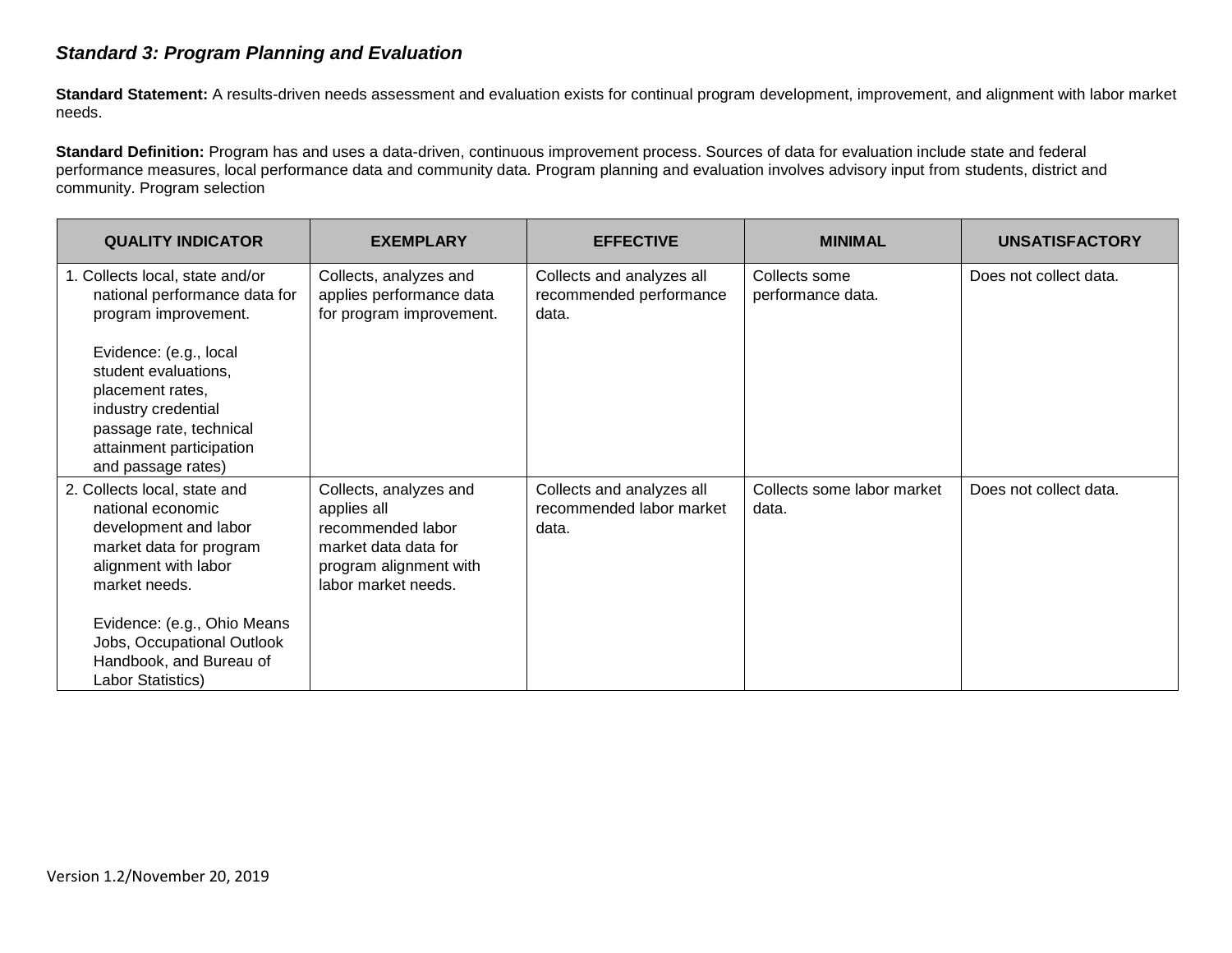| 3. Collects local, state and<br>national economic<br>development and career<br>outlook data for program<br>improvement. | Collects, analyzes and<br>applies data for program<br>improvement. | Collects and analyzes all<br>recommended performance<br>data. | Collects some performance<br>data. | Does not collect data. |
|-------------------------------------------------------------------------------------------------------------------------|--------------------------------------------------------------------|---------------------------------------------------------------|------------------------------------|------------------------|
| Evidence: (e.g., Ohio Means<br>Jobs, Occupational Outlook<br>Handbook, and Bureau of<br>Labor Statistics)               |                                                                    |                                                               |                                    |                        |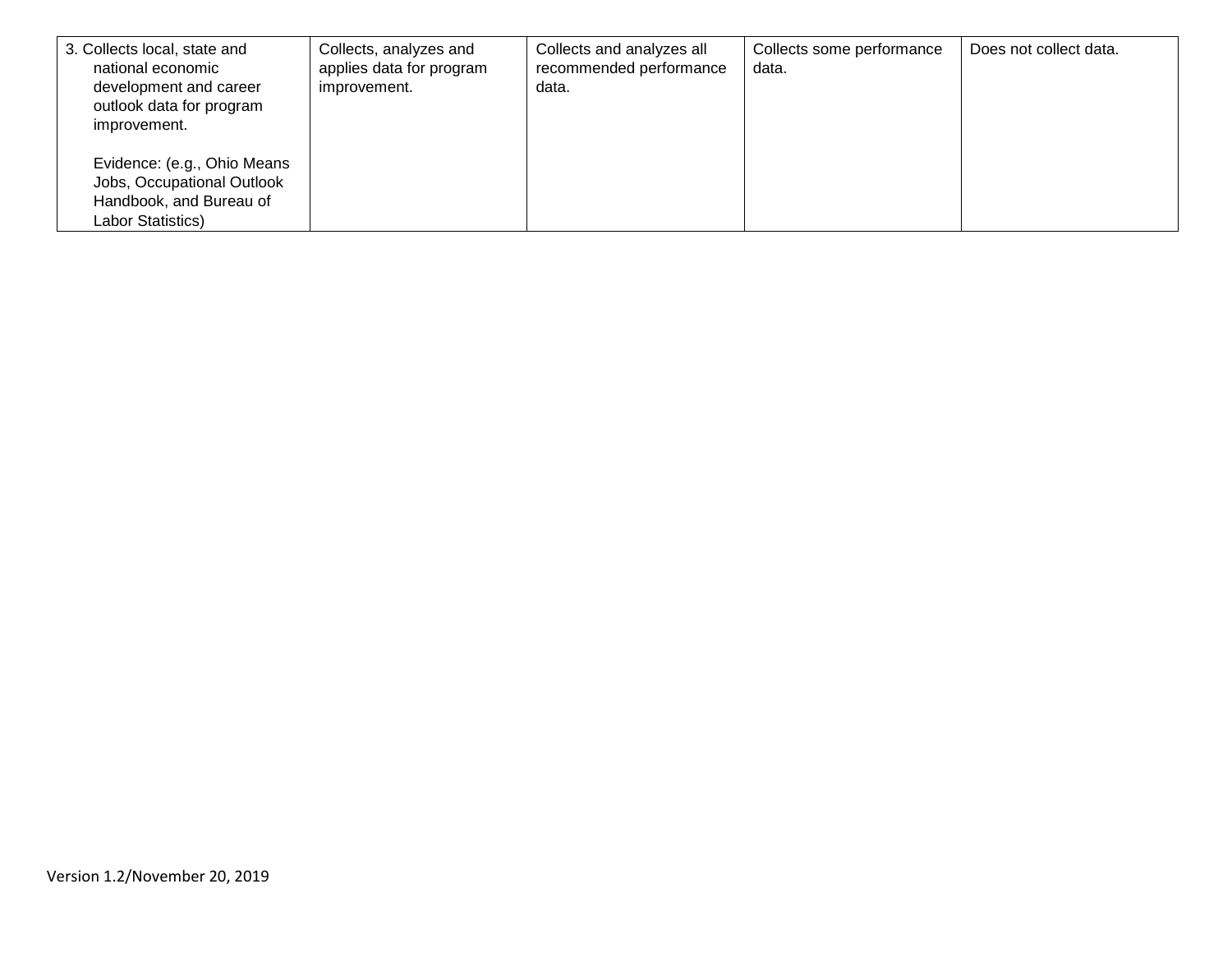| <b>QUALITY INDICATOR</b>                                                                                                                                                                                                               | <b>EXEMPLARY</b>                                                                                                                                         | <b>EFFECTIVE</b>                                                                                                                              | <b>MINIMAL</b>                                                                                       | <b>UNSATISFACTORY</b>                                                  |
|----------------------------------------------------------------------------------------------------------------------------------------------------------------------------------------------------------------------------------------|----------------------------------------------------------------------------------------------------------------------------------------------------------|-----------------------------------------------------------------------------------------------------------------------------------------------|------------------------------------------------------------------------------------------------------|------------------------------------------------------------------------|
| 4. A plan and system for flow,<br>organization, and reporting of<br>data is established and<br>communicated to all<br>necessary parties.<br>Evidence: (e.g., data plan,<br>communications)                                             | Plan and system is in<br>place and all necessary<br>parties are completing<br>their necessary roles,<br>resulting in few or no<br>data reporting errors. | Plan and system is in place<br>and all necessary parties<br>are completing their<br>necessary roles, but<br>resulting in many data<br>errors. | Plan and system is in place<br>but is not effective in<br>preventing data errors.                    | No plan or system in place.                                            |
| 5. Conducts a program<br>evaluation based on local<br>performance information,<br>state performance measures,<br>and input from community<br>stakeholder groups.<br>Evidence: (e.g., procedures,<br>examples, WebXam data<br>analysis) | Conducts a program<br>evaluation annually and<br>develops a continuous<br>improvement plan.                                                              | Conducts a program<br>evaluation annually, but<br>does not develop a<br>continuous improvement<br>plan.                                       | Conducts a program<br>evaluation on irregular<br>basis and informally<br>documented.                 | Does not evaluate the<br>program.                                      |
| 6. Administrators, counselors,<br>and teachers clearly<br>communicate all program<br>opportunities to students.<br>Student graduation plans are<br>reflective of their informed<br>decisions.                                          | All students are<br>informed of program<br>opportunities and all<br>students are<br>knowledgeable of their<br>graduation plan on file.                   | Students are informed of<br>program opportunities and<br>all students have<br>graduation plans on file.                                       | Students are informed of<br>most program opportunities<br>and some have graduation<br>plans on file. | Students are not informed<br>and few have graduation<br>plans on file. |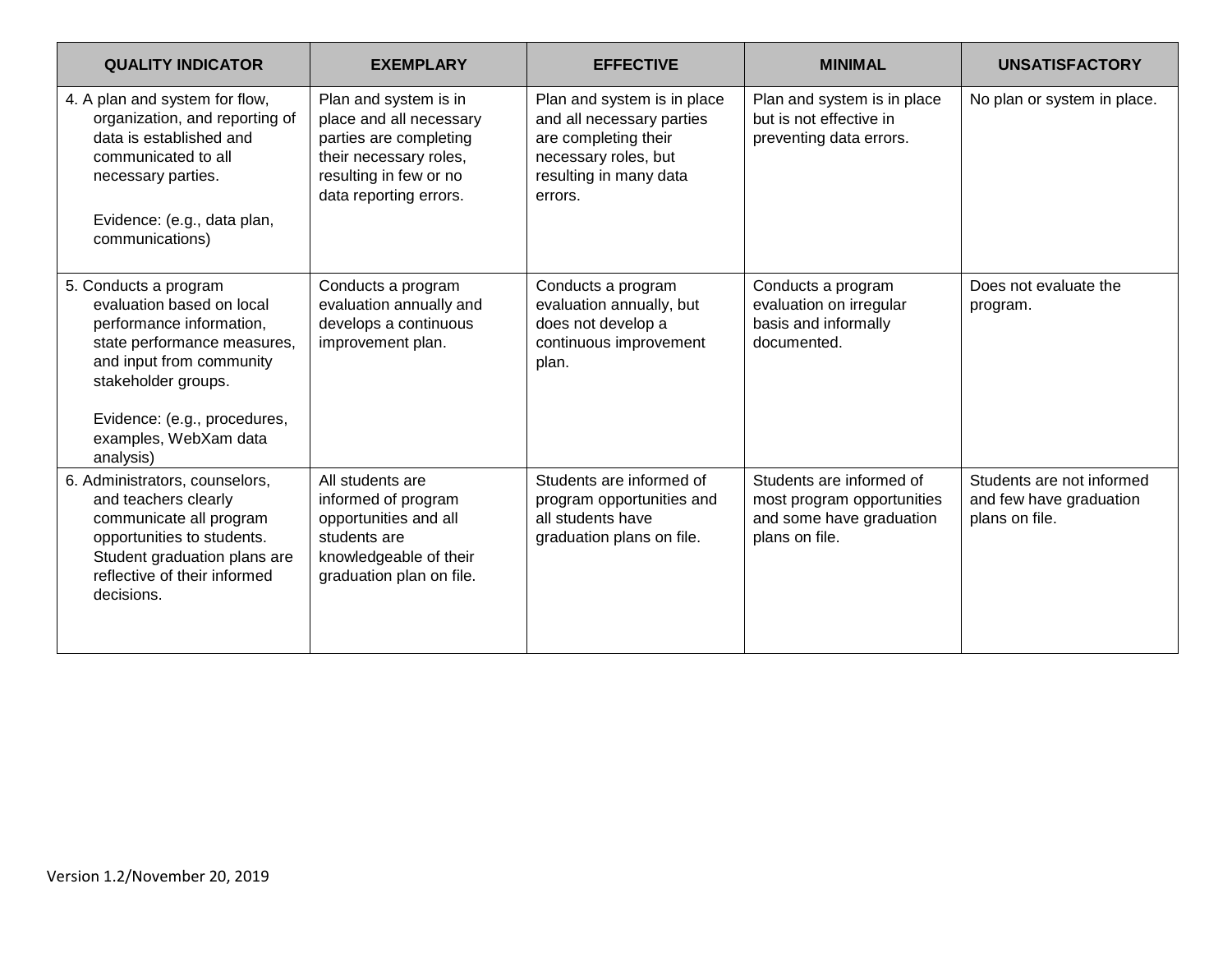#### *Standard 4: Educators that Contribute to the Profession*

**Standard Statement:** Career-Technical educators continuously develop as professionals and support the growth of the profession they serve.

**Standard Definition:** Quality Programs require high quality educators who are committed to the education profession. High quality educators are involved in a process of continual development and professional growth dedicated to the improvement of the program. High quality educators contribute to the profession through workshop/conference participation, working towards advanced degrees, and achieving and maintaining professional licensure.

| <b>QUALITY INDICATOR</b>                                                                                                                               | <b>EXEMPLARY</b>                                                                                                                                               | <b>EFFECTIVE</b>                                                                                                                                                                  | <b>MINIMAL</b>                                                                                                   | <b>UNSATISFACTORY</b>                                                                                             |
|--------------------------------------------------------------------------------------------------------------------------------------------------------|----------------------------------------------------------------------------------------------------------------------------------------------------------------|-----------------------------------------------------------------------------------------------------------------------------------------------------------------------------------|------------------------------------------------------------------------------------------------------------------|-------------------------------------------------------------------------------------------------------------------|
| . Instructor continues<br>professional growth through<br>college credit courses,<br>attendance at workshops,<br>and/or other sources of<br>training.   | Takes coursework leading to<br>an advanced degree or<br>industry credential and/or<br>participates in workshops<br>and other sources of<br>technical training. | Attends workshops or<br>classes related to teaching<br>area that are beyond what is<br>required by the local<br>institution.                                                      | Attends workshops required<br>at the local institution.                                                          | Has no evidence of<br>participation in professional<br>growth and development<br>activities.                      |
| Evidence: (e.g., individual<br>professional development<br>plans, proof of attendance,<br>certificates, transcripts)                                   |                                                                                                                                                                |                                                                                                                                                                                   |                                                                                                                  |                                                                                                                   |
| 2.<br>Instructor engages in<br>professional development<br>focused on improving<br>equitable outcomes for<br>students in their classroom.              | Instructor regularly engages<br>in professional development<br>focused on equity and<br>improves results for students<br>in their classroom.                   | Instructor regularly engages<br>in professional development<br>focused on equity.                                                                                                 | Instructor engages in<br>professional development<br>focused on equity.                                          | Has no evidence of<br>participation in professional<br>growth and development<br>activities focused on<br>equity. |
| Evidence: (e.g., culturally<br>responsive pedagogy,<br>implicit bias, stereotype<br>threat training)                                                   |                                                                                                                                                                |                                                                                                                                                                                   |                                                                                                                  |                                                                                                                   |
| 3. Instructor is active in related<br>local, state and national<br>professional<br>education/industry<br>associations.<br>Evidence: (e.g., membership, | Applies, holds or participates<br>in state leadership functions<br>and/or committee in the last<br>three years.                                                | Applies, holds or has held<br>leadership position serving<br>local, county or district<br>needs.<br>Holds membership and<br>participates in annual<br>district, state or national | Holds membership in local,<br>district, state or national<br>professional<br>education/industry<br>associations. | Holds no membership or<br>active participation.                                                                   |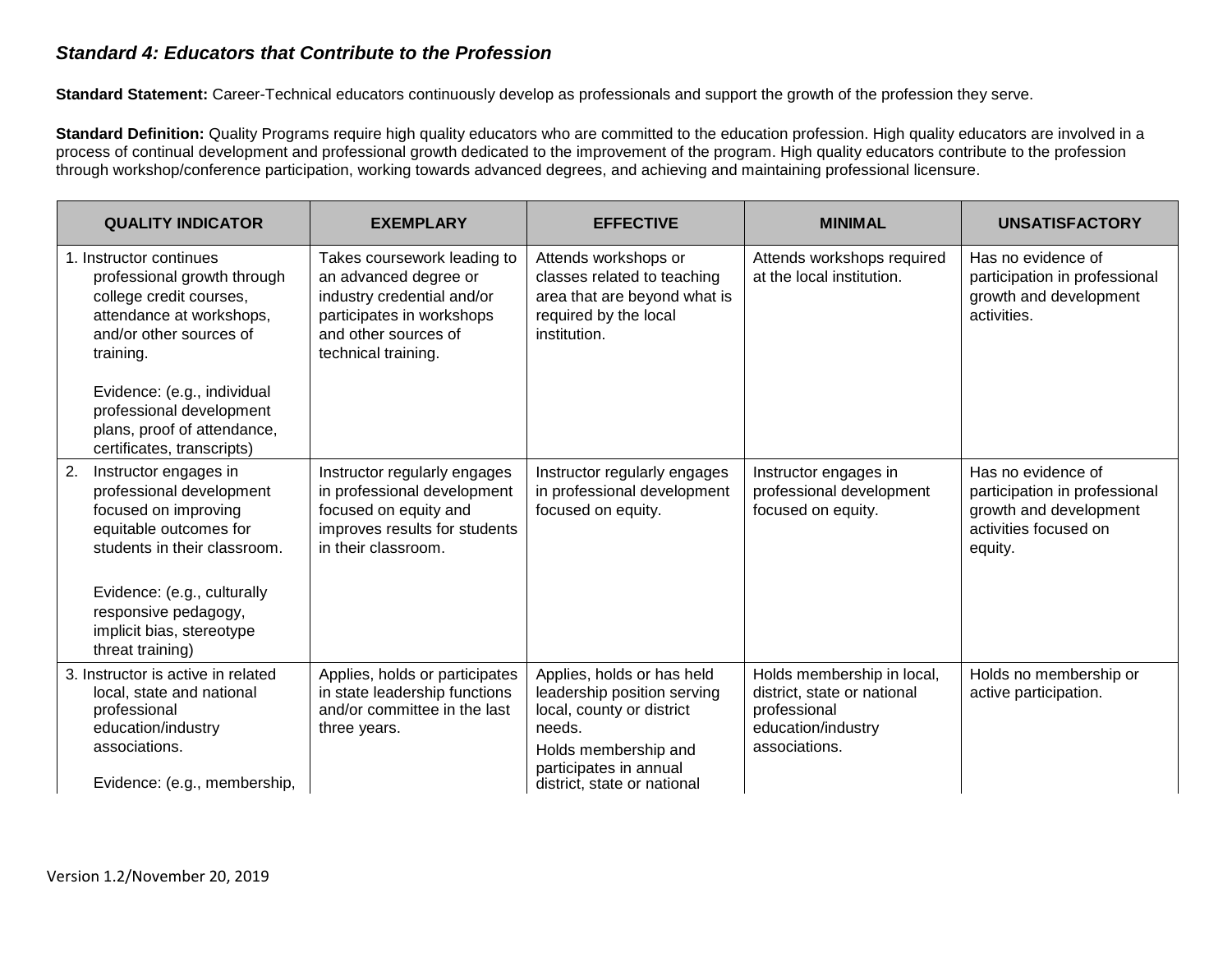| letters, communications)                                                                                                                                                                                |                                                                                                                                                                                                                                 | functions.                                                                                                                                                                                                             |                                                                                                                                                                                                                        |                                                     |
|---------------------------------------------------------------------------------------------------------------------------------------------------------------------------------------------------------|---------------------------------------------------------------------------------------------------------------------------------------------------------------------------------------------------------------------------------|------------------------------------------------------------------------------------------------------------------------------------------------------------------------------------------------------------------------|------------------------------------------------------------------------------------------------------------------------------------------------------------------------------------------------------------------------|-----------------------------------------------------|
| 4. Instructor cooperates in<br>fostering the development of<br>pre-service and beginning<br>teachers.<br>(Not applicable for instructors)<br>in their provisionary or<br>alternative educator license.) | Instructor is mentor-qualified<br>and participates in activities<br>beyond the school district for<br>beginning career-technical<br>education teachers.<br>Or<br>Program serves as<br>cooperating site for student<br>teaching. | Instructor is available to<br>beginning teachers in the<br>school district for support<br>and/or participates in<br>activities beyond the school<br>district for beginning career-<br>technical education<br>teachers. | Instructor is available to<br>beginning teachers in the<br>school district for support<br>and/or participates in<br>activities within the school<br>district for beginning career-<br>technical education<br>teachers. | Has no evidence of assisting<br>beginning teachers. |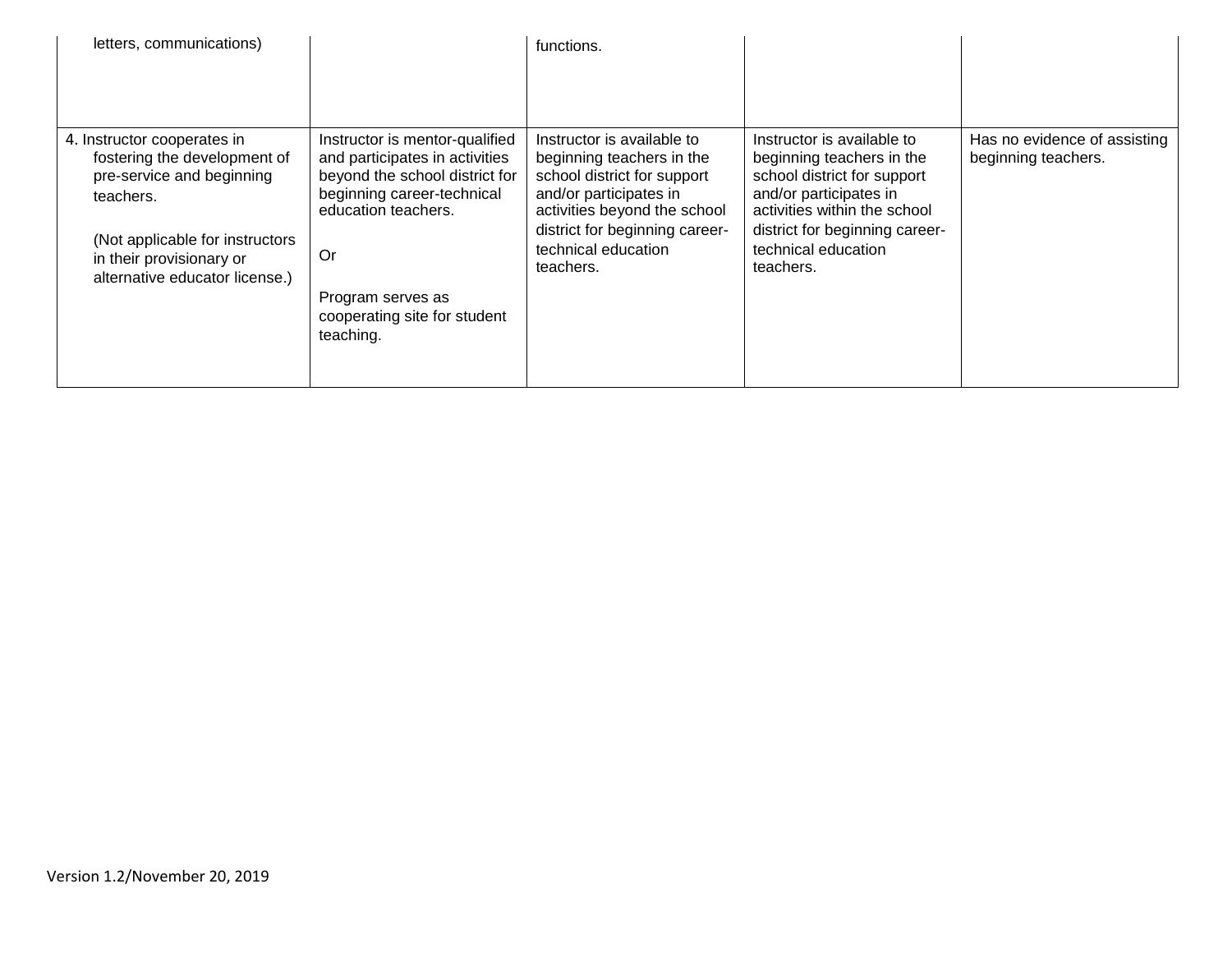#### *Standard 5: Curriculum and Program Design*

**Standard Statement:** The career-technical education program includes foundational and specialized courses designed to prepare each student for lifelong learning within a career pathway.

**Standard Definition:** Quality curriculum and program design reflects standards that are relevant, rigorous, and industry-validated and aligned with state and national technical content standards. Curriculum and program design focuses on career readiness and postsecondary educational options. The curriculum and program design includes career-planning activities for each student, student leadership opportunities, and a program of study that supports individualized student achievement across all identified subgroups.

| <b>QUALITY INDICATOR</b>                                                                                                                                                                      | <b>EXEMPLARY</b>                                                                                                                                                                                 | <b>EFFECTIVE</b>                                                                                                                                                                | <b>MINIMAL</b>                                                                                                                     | <b>UNSATISFACTORY</b>                                     |
|-----------------------------------------------------------------------------------------------------------------------------------------------------------------------------------------------|--------------------------------------------------------------------------------------------------------------------------------------------------------------------------------------------------|---------------------------------------------------------------------------------------------------------------------------------------------------------------------------------|------------------------------------------------------------------------------------------------------------------------------------|-----------------------------------------------------------|
| 1. An approved course of study<br>is current and based on<br>industry validated technical<br>content standards.                                                                               | The local board of education<br>approved course of study is<br>based on the state career<br>field technical content<br>standards, local needs, and<br>industry certification when<br>applicable. | The local board of education<br>approved course of study is<br>based on the state career-<br>field technical content<br>standards and local needs.                              | The local board of education<br>approved course of study is<br>based on the state career<br>field technical contents<br>standards. | There is no locally approved<br>course of study.          |
| 2. The program is logically<br>organized, including course<br>descriptions and sequences,<br>industry validated technical<br>content standards,<br>prerequisites and staffing<br>assignments. | Program is logically and<br>sequentially organized,<br>including course<br>descriptions, course<br>sequences, industry<br>validated technical<br>content standards, and<br>prerequisites.        | Program course curriculum<br>content is organized,<br>includes industry validated<br>technical content<br>standards, includes course<br>prerequisites and staff<br>assignments. | Program description<br>includes course listings.                                                                                   | No program description<br>exists.                         |
| 3. Technical content is aligned<br>with academic content<br>standards.<br>Evidence: (e.g., lesson plans,<br>course of study, cross walk,<br>Standards By Design<br>alignment documents)       | Technical content is aligned<br>with two or more of Ohio's<br>Learning Standards.                                                                                                                | Technical content is aligned<br>with one of Ohio's Learning<br>Standards.                                                                                                       | <b>Ohio's Learning Standards</b><br>are recognized in the<br>program of study.                                                     | No effort to align with or<br>include learning standards. |
| 4. Program Has approved<br>CTE26, which includes<br>curriculum, post secondary<br>articulation, industry<br>recognized credential<br>options, experiential<br>learning opportunities and      | Program has approved<br>CTE26 with all opportunities<br>included in standard<br>definition.                                                                                                      | Program has approved<br>CTE26 with all but one of<br>opportunities included in<br>standard definition.                                                                          | Program has approved<br>CTE26 but only includes<br>curriculum and post<br>secondary articulation.                                  | Program has<br>approved CTE26.                            |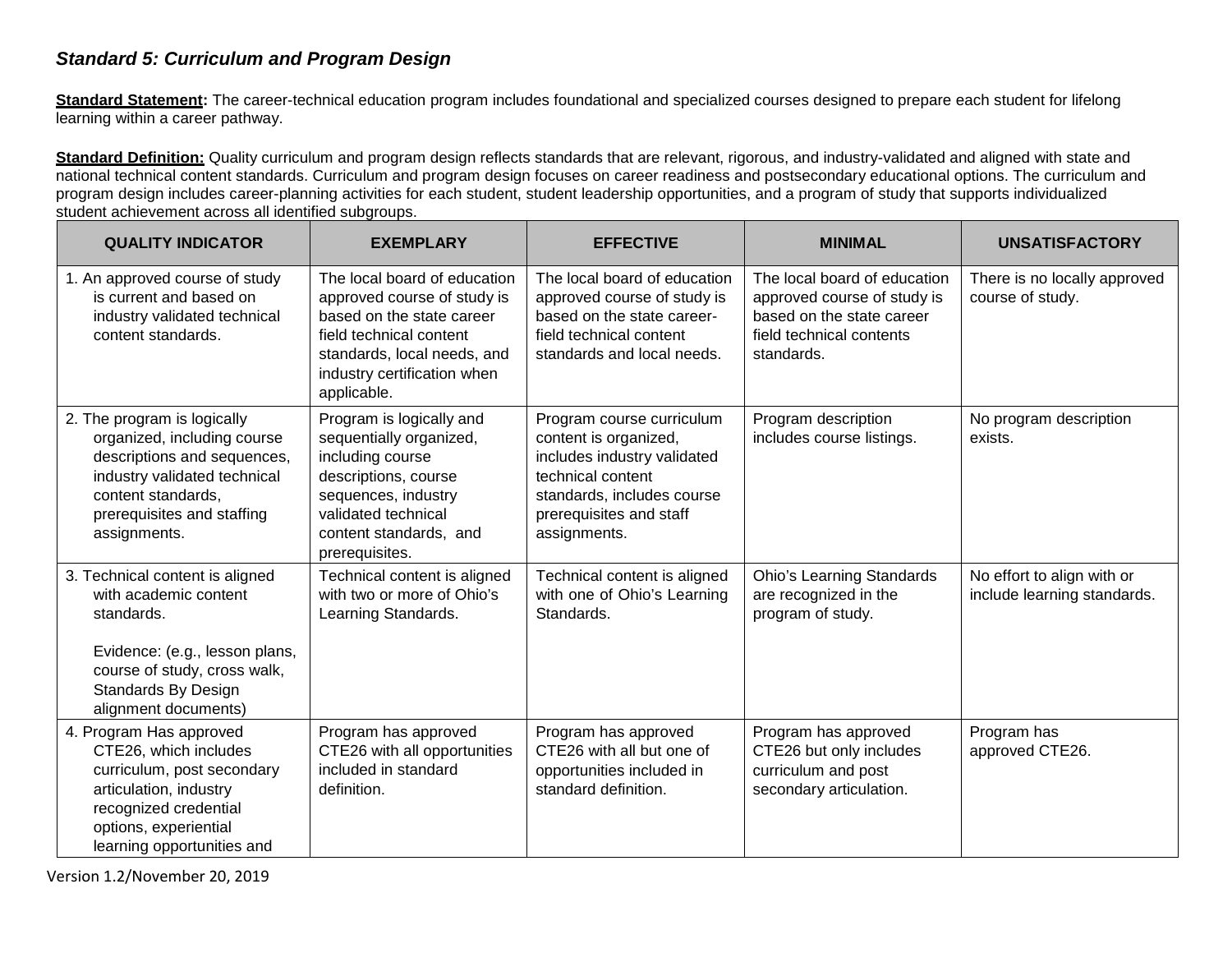| CTSO affiliation. |  |  |
|-------------------|--|--|
|                   |  |  |
|                   |  |  |
|                   |  |  |
|                   |  |  |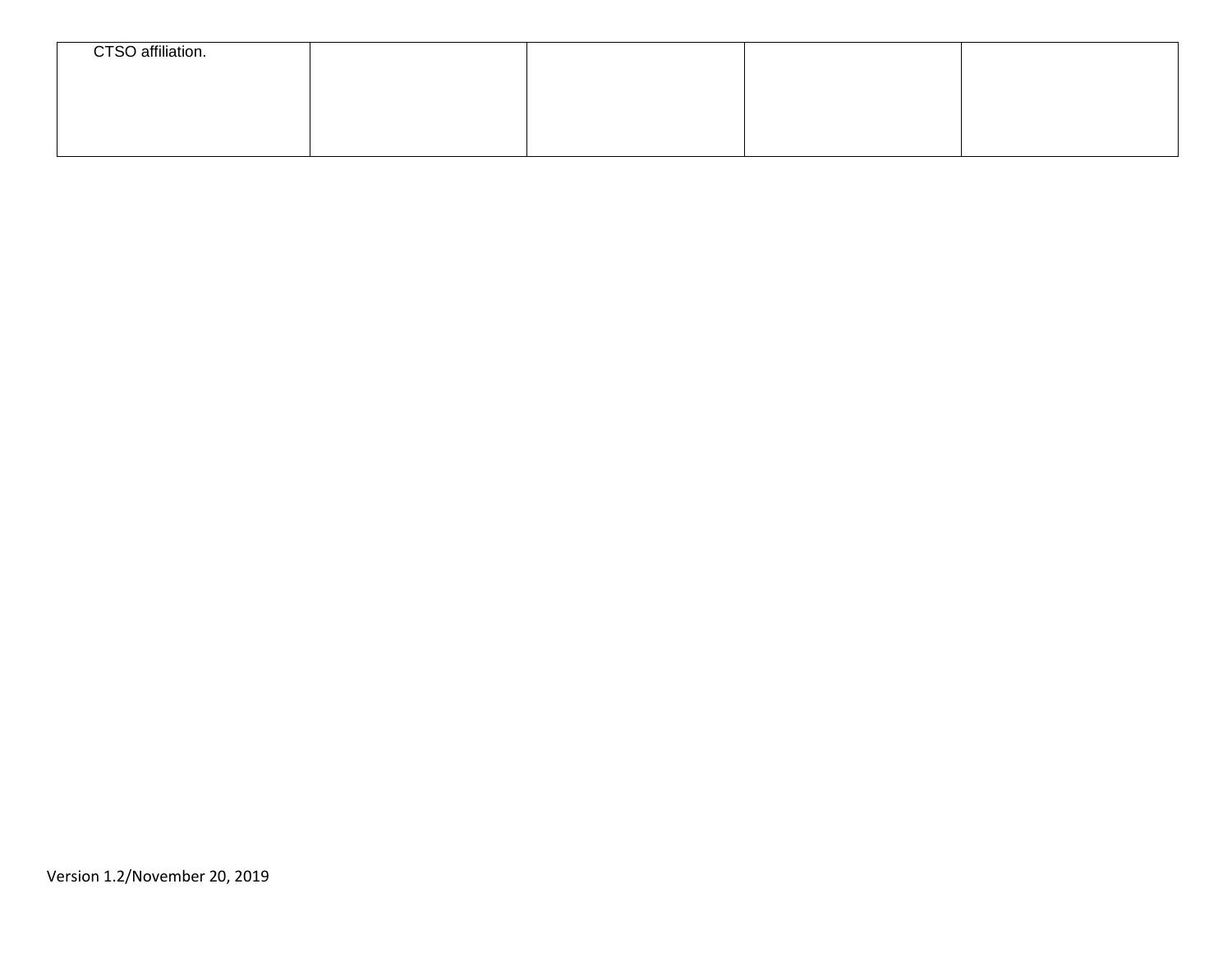#### *Standard #6: Instruction*

Standard Statement: Career-Technical Education programs promote high academic achievement, technical knowledge and skill development of all students.

Standard Definition: Educators develop differentiated instructional plans that are rigorous and relevant, and represent real-work knowledge and skills. The rigor of instruction represents current industry needs and prepares each student for workplace and post-secondary options. Instruction incorporates core academic requirements and promotes academic and technical skill attainment. Instruction is designed and delivered with each student in mind, meeting the needs of the individuals in the classroom.

| <b>QUALITY INDICATOR</b>                                                                                                                                                                                                     | <b>EXEMPLARY</b>                                                                                                                                                                                | <b>EFFECTIVE</b>                                                                                                                                                                                                                     | <b>MINIMAL</b>                                                                                                                                            | <b>UNSATISFACTORY</b>                                                     |
|------------------------------------------------------------------------------------------------------------------------------------------------------------------------------------------------------------------------------|-------------------------------------------------------------------------------------------------------------------------------------------------------------------------------------------------|--------------------------------------------------------------------------------------------------------------------------------------------------------------------------------------------------------------------------------------|-----------------------------------------------------------------------------------------------------------------------------------------------------------|---------------------------------------------------------------------------|
| 1. Instruction balances between<br>inquiry-based classroom and<br>laboratory instruction,<br>experiential learning, and<br>engagement in the Career<br><b>Technical Student</b><br>Organization.                             | A documented balance<br>exists between inquiry-<br>based classroom and<br>laboratory instruction,<br>experiential learning and<br>engagement in the student<br>organization.                    | There is an attempt to<br>balance inquiry-based<br>classroom and laboratory<br>instruction, experiential<br>learning, and engagement in<br>the student organization, but<br>two of the three components<br>dominate the instruction. | One component of the<br>curriculum clearly is<br>dominating the instruction.<br>The instructor(s) has a plan<br>to bring deficient areas into<br>balance. | None of these components<br>are apparent in the<br>instruction.           |
| 2. Instructional activities provide<br>equitable opportunities for<br>each to demonstrate<br>technical skills and develop<br>critical higher- order<br>thinking.<br>Evidence: (e.g., lesson plans,<br>activity descriptions) | Instructional activities<br>promote the transfer of<br>technical knowledge and<br>skill to different situations<br>and applications, and to<br>students of all<br>backgrounds and<br>abilities. | Instructional activities<br>require each student to<br>apply higher order technical<br>skills.                                                                                                                                       | Instructional activities<br>require students to<br>demonstrate knowledge and<br>application-based technical<br>skills.                                    | Students are not provided<br>opportunities to master<br>technical skills. |
| 3. Instruction reinforces the<br>application of relevant and<br>rigorous career-technical<br>learning standards.<br>Evidence: (e.g., lesson plans)                                                                           | Instruction consistently<br>incorporates related career-<br>technical learning standards.                                                                                                       | Instruction focuses on<br>academic skills and<br>connects with career-<br>technical learning standards.                                                                                                                              | Instruction focuses on<br>academic skills.                                                                                                                | Instruction does not address<br>academic skills.                          |
| 4. Instructional program uses<br>current and culturally<br>responsive materials and<br>resources.<br>Evidence: (e.g., textbooks,<br>online content)                                                                          | Curriculum materials align<br>with current<br>business/industry practices<br>and are culturally<br>responsive to students in<br>the class.                                                      | Curriculum materials are<br>current and culturally<br>responsive, but not aligned<br>with business/industry<br>practices.                                                                                                            | Curriculum material<br>upgrades are in progress.                                                                                                          | Curriculum materials are<br>outdated.                                     |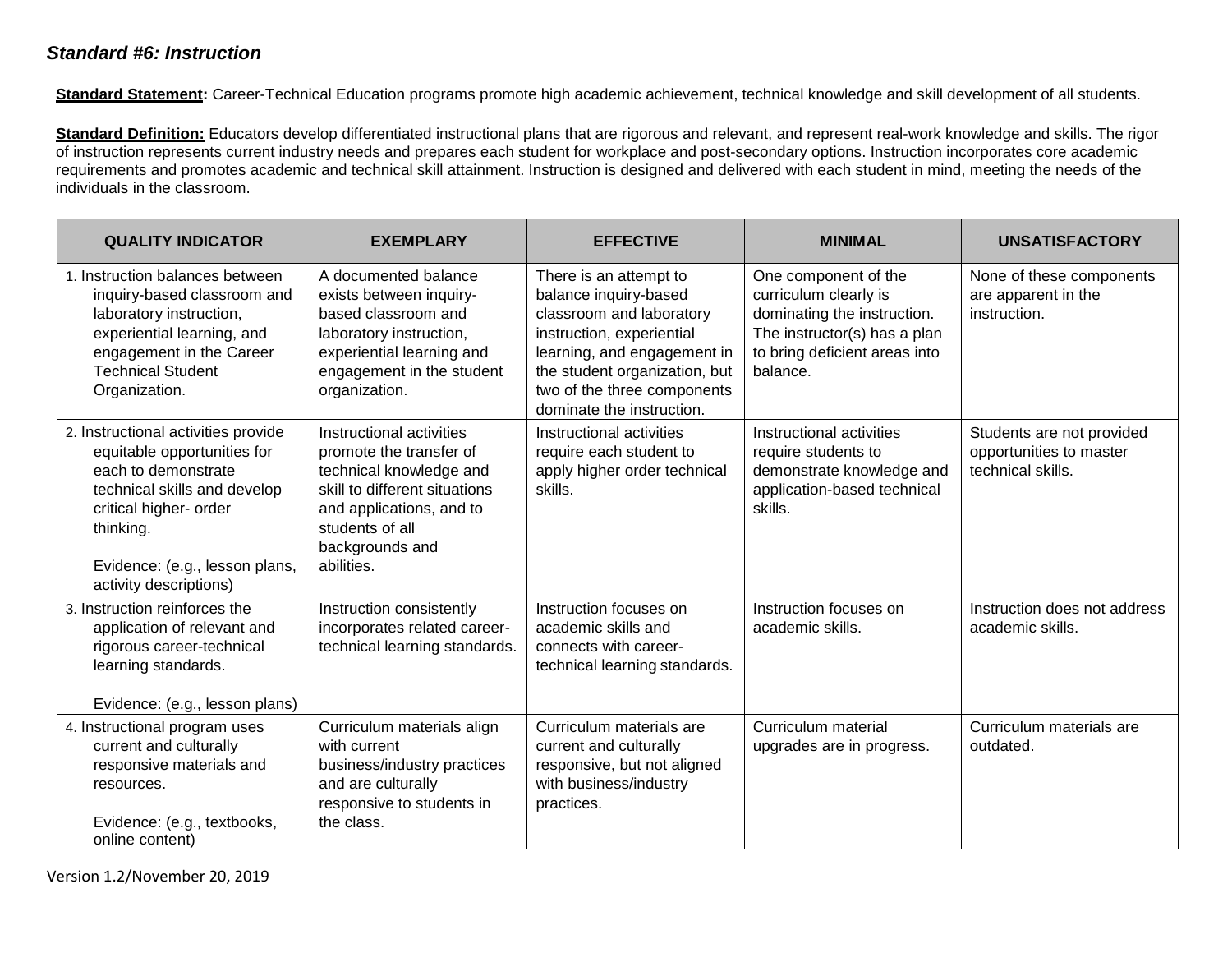#### *Standard #7: Assessment*

Standard Statement: Career-Technical education programs use authentic and performance-based assessments to measure student learning and skill attainment of Ohio's Career Field Technical content standards.

**Standard Definition:** A quality assessment process is critical for measuring student growth and achievement. A systematic assessment process involves ongoing short cycle/formative and end-of-course/summative assessments that measure student knowledge and skill attainment. Quality assessments prepare students for successful passage of industry certifications and/or credential assessments. Assessment design reflects current educational research and practice and is.

| <b>QUALITY INDICATOR</b>                                                                                                                                                                                                                | <b>EXEMPLARY</b>                                                                                                                                                                          | <b>EFFECTIVE</b>                                                                                                          | <b>MINIMAL</b>                                   | <b>UNSATISFACTORY</b>                                                        |
|-----------------------------------------------------------------------------------------------------------------------------------------------------------------------------------------------------------------------------------------|-------------------------------------------------------------------------------------------------------------------------------------------------------------------------------------------|---------------------------------------------------------------------------------------------------------------------------|--------------------------------------------------|------------------------------------------------------------------------------|
| 1. Program has a grading<br>system in place that<br>measures mastery-level<br>completion and incorporates<br>all phases of the instructional<br>program.<br>Evidence: (e.g., grading<br>system, procedures,<br>administrative approval) | Shares a locally approved<br>grading system that includes<br>all phases of instruction with<br>students, parents and<br>stakeholders.                                                     | Grading system meets local<br>guidelines and approved by<br>administration.                                               | Grading system developed,<br>but not approved.   | No grading system exists.                                                    |
| 2. Program instructor(s) use both<br>summative and formative<br>assessments to inform<br>instruction and adapt<br>classroom to needs of<br>students.                                                                                    | Instructor(s) delivers regular<br>summative and at least<br>weekly formative<br>assessments and uses data<br>to inform curriculum and<br>instructional decisions.                         | Instructor(s) delivers<br>summative and formative<br>assessments and reviews<br>data for instructional<br>choices.        | Instructor(s) delivers<br>summative assessments. | Students are rarely assessed<br>beyond summative<br>assessment e.g., WebXam. |
| 3. Assessments measure<br>technical and academic<br>performance through locally<br>developed assessments<br>based on identified<br>competencies.<br>Evidence: (e.g., assessments)                                                       | Assessments measure<br>complex application of<br>technical knowledge and<br>skills, solving authentic<br>industry problems related to<br>the career field technical<br>content standards. | Assessments measure<br>technical knowledge and<br>skills specified in the career<br>field technical content<br>standards. | Assessments measure<br>technical knowledge.      | Assessments are not locally<br>developed.                                    |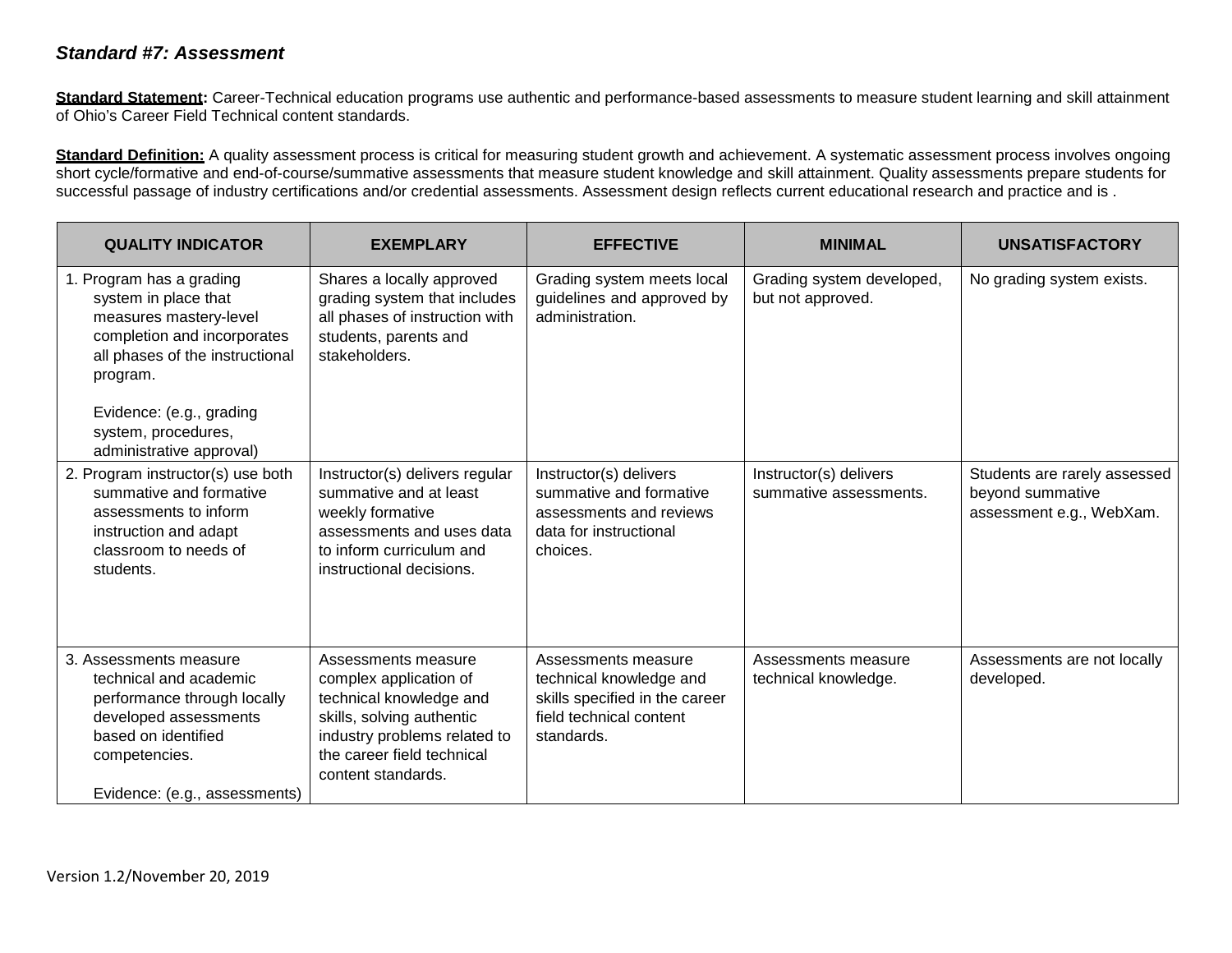| <b>QUALITY INDICATOR</b>                                                                                                                                      | <b>EXEMPLARY</b>                                                                                                                                                                                          | <b>EFFECTIVE</b>                                                                                                                                                                                                                                             | <b>MINIMAL</b>                                                                                                                                           | <b>UNSATISFACTORY</b>                                                                                                                                       |
|---------------------------------------------------------------------------------------------------------------------------------------------------------------|-----------------------------------------------------------------------------------------------------------------------------------------------------------------------------------------------------------|--------------------------------------------------------------------------------------------------------------------------------------------------------------------------------------------------------------------------------------------------------------|----------------------------------------------------------------------------------------------------------------------------------------------------------|-------------------------------------------------------------------------------------------------------------------------------------------------------------|
| 4. State Board of Education<br>approved technical<br>assessments, industry<br>certification, and/or licensure<br>examinations measure<br>student performance. | 100 percent of students<br>enrolled in the career tech<br>program test with 90 percent<br>passing or above at the<br>benchmark level on State<br>Board of Education<br>approved technical<br>assessments. | 100 percent of students<br>enrolled in the career tech<br>program test with 70<br>percent of students scoring<br>at the benchmark level on<br>their State Board of<br><b>Education approved</b><br>technical assessments or<br>attains industry credentials. | Students participate in State<br>Board of Education<br>approved technical<br>assessments and/or industry<br>certification and licensure<br>examinations. | Students do not participate<br>in State Board of Education<br>approved technical<br>assessments industry<br>certification and/or licensure<br>examinations. |
|                                                                                                                                                               | 75 percent or more of                                                                                                                                                                                     |                                                                                                                                                                                                                                                              |                                                                                                                                                          |                                                                                                                                                             |
|                                                                                                                                                               | students attain an industry                                                                                                                                                                               |                                                                                                                                                                                                                                                              |                                                                                                                                                          |                                                                                                                                                             |
|                                                                                                                                                               | credential where applicable.                                                                                                                                                                              |                                                                                                                                                                                                                                                              |                                                                                                                                                          |                                                                                                                                                             |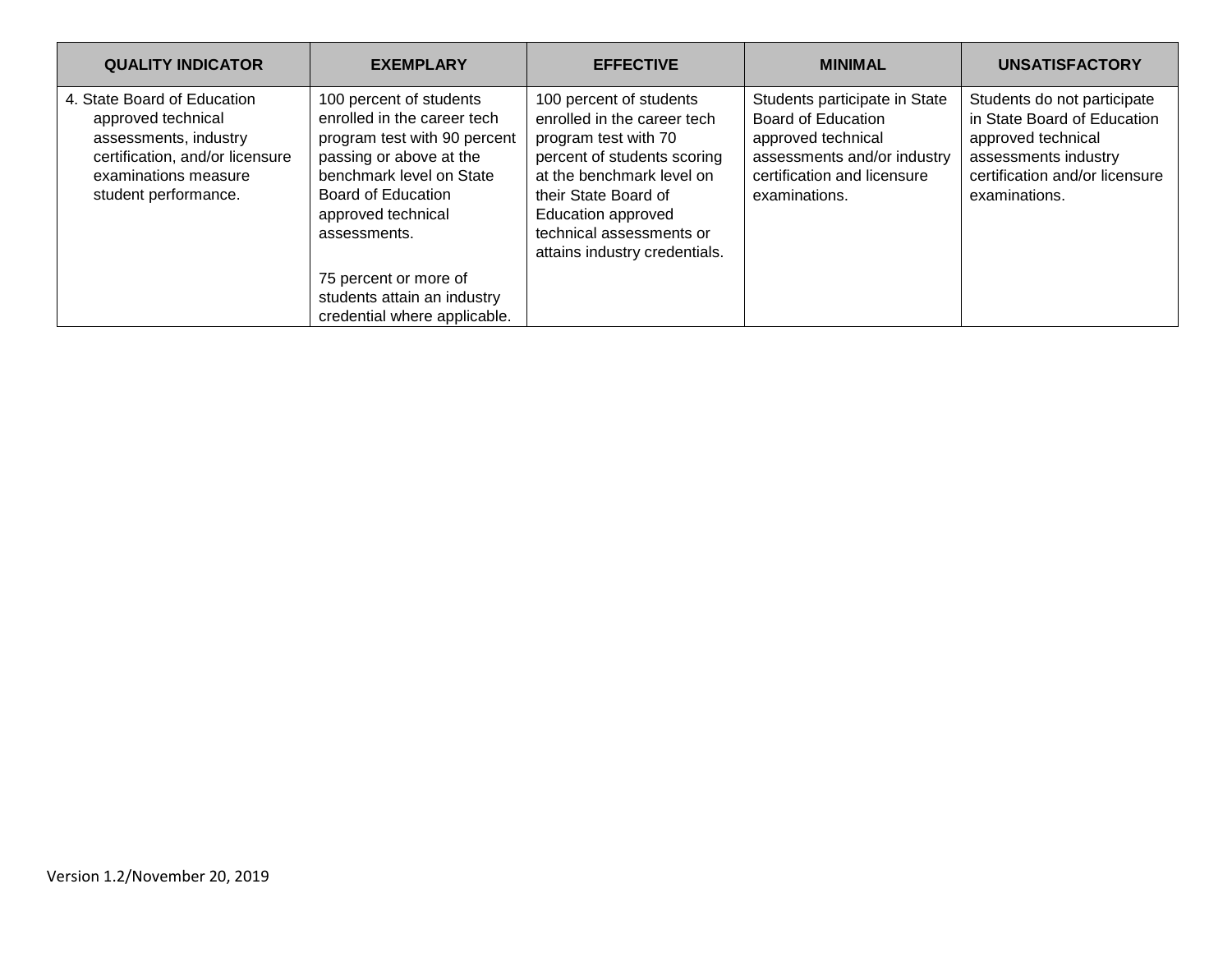#### *Standard #8: Experiential Learning Experience Programs*

Standard Statement: All students participate in an experiential learning program that connects the technical knowledge and skills learned in both classroom and laboratory to the work place.

Standard Definition: Experiential learning is focused on the application of academic and technical skills within a student's program of study. Experiential learning includes lab-based activities, co-ops, simulated workplace, mentorships, internships, pre-apprenticeships and apprenticeships. Lab-based experiential learning should simulate real-work worksites and expectations. Students participating in experiences on actual worksites should receive regular supervision and follow-up that is documented. Experiential learning should be driven by industry expectations.

| <b>QUALITY INDICATOR</b>                                                                                                                                                                                                                             | <b>EXEMPLARY</b>                                                                                                                                                                                              | <b>EFFECTIVE</b>                                                                                                                                                                                                          | <b>MINIMAL</b>                                                                                                                              | <b>UNSATISFACTORY</b>                                                                                                                                  |  |  |
|------------------------------------------------------------------------------------------------------------------------------------------------------------------------------------------------------------------------------------------------------|---------------------------------------------------------------------------------------------------------------------------------------------------------------------------------------------------------------|---------------------------------------------------------------------------------------------------------------------------------------------------------------------------------------------------------------------------|---------------------------------------------------------------------------------------------------------------------------------------------|--------------------------------------------------------------------------------------------------------------------------------------------------------|--|--|
| 1. Students have experiential<br>learning programs based on<br>career pathways and Ohio's<br><b>Career Field Technical</b><br><b>Content Standards.</b>                                                                                              | 100% of students enrolled in<br>the career-technical program<br>have a documented and<br>comprehensive experiential<br>learning program aligned to<br>students' career pathway.                               | At least 75% of the students<br>enrolled in the program have<br>a documented experiential<br>learning program aligned to<br>students' career pathway.                                                                     | At least 50% of the students<br>enrolled in the program have<br>an experiential learning<br>program aligned to students'<br>career pathway. | Fewer than 50% of the<br>students enrolled in the<br>program have an<br>experiential learning<br>program aligned to students'<br>career pathway.       |  |  |
| 2. Experiential Learning<br>programs are planned,<br>developed, and managed by<br>the student with assistance<br>from their instructor, guardian,<br>and/or employer.<br>Evidence: (e.g., records,<br>portfolios, training<br>agreements, placement) | 100% of students enrolled in<br>the career-technical program<br>can plan, develop, and<br>manage their experiential<br>learning program with<br>assistance of their instructor.<br>guardian, and/or employer. | At least 75% of students<br>enrolled in the career-<br>technical program can plan,<br>develop, and manage their<br>experiential learning<br>program with assistance of<br>their instructor, guardian,<br>and/or employer. | At least 50% of students<br>enrolled in the career-<br>technical program can plan<br>an experiential learning<br>program with guidance.     | Fewer than 50% or greater<br>of students enrolled in the<br>career-technical program<br>can plan an experiential<br>learning program with<br>guidance. |  |  |
| 3. Continuous direct instruction<br>and supervision of students'<br>experiential learning<br>programs are provided and<br>documented by the instructor.                                                                                              | Scheduled continuous direct<br>instruction and supervision is<br>conducted and documented<br>by the instructor.                                                                                               | Frequent direct instruction<br>and supervision is<br>conducted and documented<br>by the instructor.                                                                                                                       | Infrequent direct instruction<br>and supervision is<br>conducted and documented<br>by the instructor.                                       | No scheduled continuous<br>direct instruction and<br>supervision is conducted.                                                                         |  |  |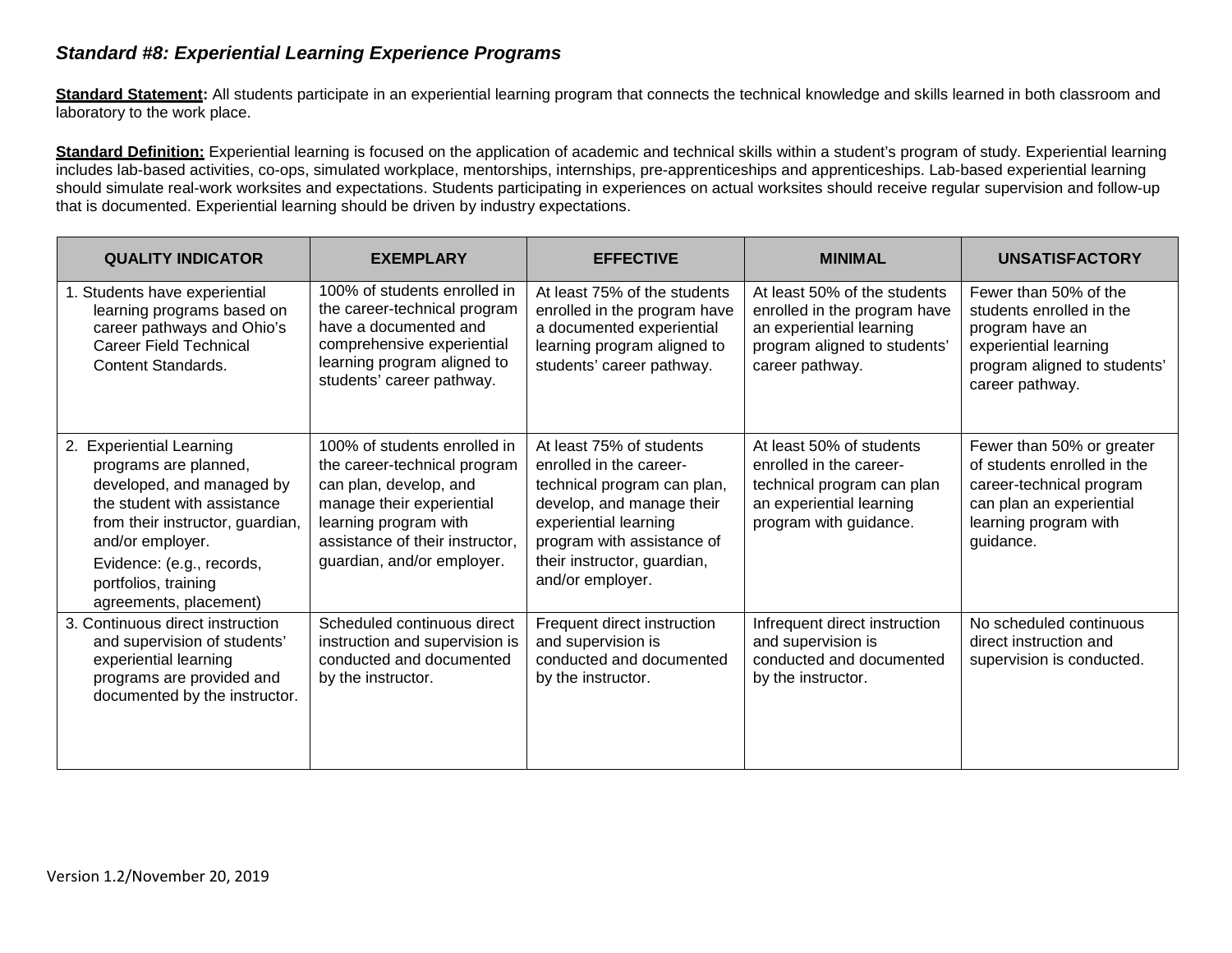| <b>QUALITY INDICATOR</b>                                                                                                                                                                                                                                                               | <b>EXEMPLARY</b>                                                                                                                                                             | <b>EFFECTIVE</b>                                                                                                                                                                     | <b>MINIMAL</b>                                                                                                                                                                       | <b>UNSATISFACTORY</b>                                                                                                                                                                  |
|----------------------------------------------------------------------------------------------------------------------------------------------------------------------------------------------------------------------------------------------------------------------------------------|------------------------------------------------------------------------------------------------------------------------------------------------------------------------------|--------------------------------------------------------------------------------------------------------------------------------------------------------------------------------------|--------------------------------------------------------------------------------------------------------------------------------------------------------------------------------------|----------------------------------------------------------------------------------------------------------------------------------------------------------------------------------------|
| 4. Student maintains up-to-date<br>and accurate experiential<br>learning program records to<br>independently analyze and<br>evaluate program data.<br>Evidence: (e.g., records,<br>portfolios, training<br>agreements, placement, data<br>charts, data procedures,<br>growth measures) | 100% of students maintain<br>up-to-date and accurate<br>experiential learning<br>program records and<br>independently analyze and<br>evaluate program data.                  | At least 75% of students<br>maintain up-to-date and<br>accurate experiential<br>learning program records<br>and independently analyze<br>and evaluate program data.                  | At least 50% students<br>maintain up- to-date and<br>accurate experiential<br>learning program records.                                                                              |                                                                                                                                                                                        |
| 5. Students have<br>comprehensive experiential<br>learning programs that show<br>evidence of growth through<br>annual summative data to<br>administrators and<br>stakeholders.<br>Evidence: (e.g., summary<br>records, data charts, growth<br>measures)                                | Annual summary data is<br>shared to administrators and<br>stakeholders showing<br>evidence of growth in 100%<br>of students completing<br>experiential learning<br>programs. | Annual summary data is<br>shared to administrators and<br>stakeholders showing<br>evidence of growth in at<br>least 75% of students<br>completing experiential<br>learning programs. | Annual summary data is<br>shared to administrators and<br>stakeholders showing<br>evidence of growth in at<br>least 50% of students<br>completing experiential<br>learning programs. | Annual summary data is<br>shared to administrators and<br>stakeholders showing<br>evidence of growth in fewer<br>than 50% of students<br>completing experiential<br>learning programs. |
| 6. Student's experiential learning<br>programs are evaluated and<br>assessed for technical<br>knowledge, skill and growth.<br>Evidence: (e.g., lesson plans,<br>training plans, employer<br>evaluations)                                                                               | Evaluation of experiential<br>learning programs measures<br>attainment of career-<br>technical content standards.                                                            | Evaluation of experiential<br>learning programs measures<br>attainment of knowledge and<br>skill.                                                                                    | Evaluation of experiential<br>learning programs measures<br>accuracy of records and<br>regular assessments.                                                                          | There is no evidence of<br>student experiential learning<br>programs evaluation.                                                                                                       |
| 7. Students have access to Work-<br><b>Based Learning experiences</b><br>within the program and are<br>participating fully in those<br>opportunities.                                                                                                                                  | 10% of students complete a<br>250 hour Work-Based<br>Learning experience over<br>the course of their program<br>experience.                                                  | 8% of students complete a<br>250 hour Work-Based<br>Learning experience over<br>the course of their program<br>experience.                                                           | Some students complete a<br>250 hour Work-Based<br>Learning experience over<br>the course of their program<br>experience.                                                            | Students are not completing<br>250 hour Work-Based<br>Learning experiences.                                                                                                            |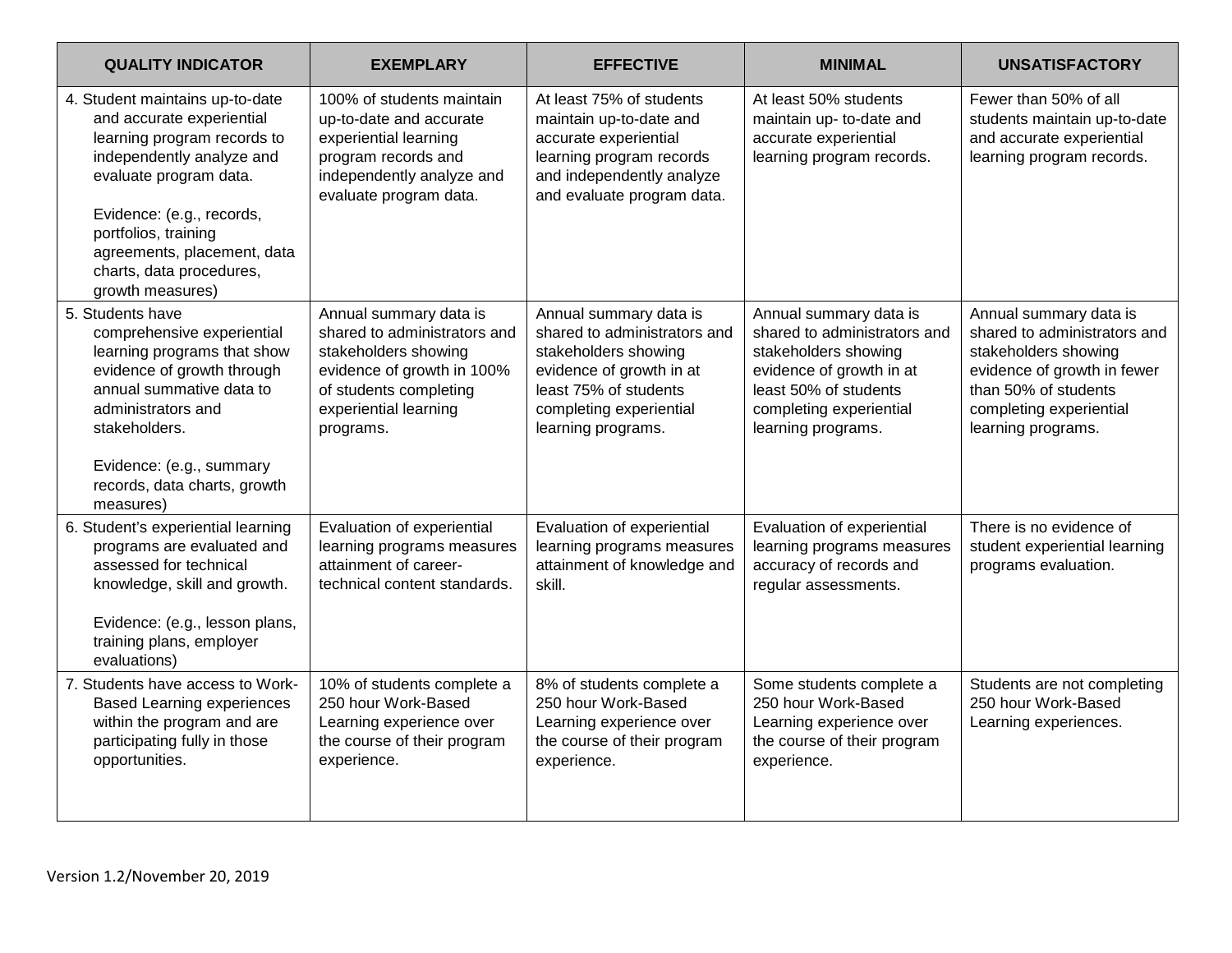#### *Standard #9: Leadership Development/CTSO*

Standard Statement: Students participate in intra-curricular Career-Technical Student Organization (CTSO) that promotes cognitive knowledge and skill and leadership development.

Standard Definition: A variety of leadership development opportunities should exist for all students participating in a career-technical program. Leadership development activities include CTSO participation, conventions, camps, conferences, and knowledge/skill competitions.

| <b>QUALITY INDICATOR</b>                                                                                                                                           | <b>EXEMPLARY</b>                                                                                                                                                            | <b>EFFECTIVE</b>                                                                                                                                                    | <b>MINIMAL</b>                                                                                                                                  | <b>UNSATISFACTORY</b>                                                                                                                             |
|--------------------------------------------------------------------------------------------------------------------------------------------------------------------|-----------------------------------------------------------------------------------------------------------------------------------------------------------------------------|---------------------------------------------------------------------------------------------------------------------------------------------------------------------|-------------------------------------------------------------------------------------------------------------------------------------------------|---------------------------------------------------------------------------------------------------------------------------------------------------|
| 1. Career-Technical instructors<br>provide direct supervision of<br>students in CTSO related<br>activities at the local level.                                     | 100% Career-Technical<br>instructors provide direct<br>supervision of students in<br>CTSO related activities at<br>the local level.                                         | At least 75% of Career-<br>Technical instructors provide<br>direct supervision of<br>students in CTSO related<br>activities at the local level.                     | At least 50% of Career-<br>Technical instructors provide<br>direct supervision of<br>students in CTSO related<br>activities at the local level. | Fewer than 50% of Career-<br>Technical instructors provide<br>direct supervision of<br>students in CTSO related<br>activities at the local level. |
| 2. Students enrolled in the career-<br>technical program have<br>access to the CTSO and<br>participate in local, regional,<br>state and/or national<br>activities. | 100% of students are CTSO<br>members and participate in<br>local, regional, state and/or<br>national activities.                                                            | At least 75% of students are<br>CTSO members and<br>participate in local, regional,<br>state and/or national<br>activities.                                         | Students have access to an<br>established chapter at the<br>local level.                                                                        | Students do not have access<br>to the CTSO.                                                                                                       |
| Access to CTSO participation<br>3.<br>and leadership is equitable<br>across all subgroups.                                                                         | CTSO membership<br>accurately reflects the<br>demographics of the district.                                                                                                 | CTSO membership mostly<br>reflects the demographics of<br>the district and efforts are in<br>place to remove barriers to<br>subgroup participation.                 | CTSO membership<br>somewhat reflects the<br>demographics of the district<br>and barriers to subgroup<br>participation are being<br>examined.    | CTSO membership is not<br>reflective of the district.                                                                                             |
| 4. CTSO members are involved<br>in the planning and<br>implementation of a yearly<br>events.                                                                       | Students plan and<br>implement activities that<br>develop leadership skills,<br>personal development,<br>social awareness and<br>technical skills above the<br>local level. | Teacher guide students to<br>plan and implement activities<br>that develop leadership<br>skills, personal development,<br>social awareness and<br>technical skills. | Techers guide students to<br>plan and implement<br>activities.                                                                                  | No evidence that the CTSO<br>members have planned any<br>activities.                                                                              |
| 5. The CTSO chapter plans and<br>conducts award and<br>recognition programs.                                                                                       | CTSO planned award and<br>recognition program includes<br>parents, school staff,<br>administration, and<br>community.                                                       | CTSO planned award and<br>recognition program includes<br>parents, school staff and<br>administration.                                                              | CTSO planned award and<br>recognition program<br>attended by students only.                                                                     | No evidence of a CTSO<br>Chapter planned award and<br>recognition programs.                                                                       |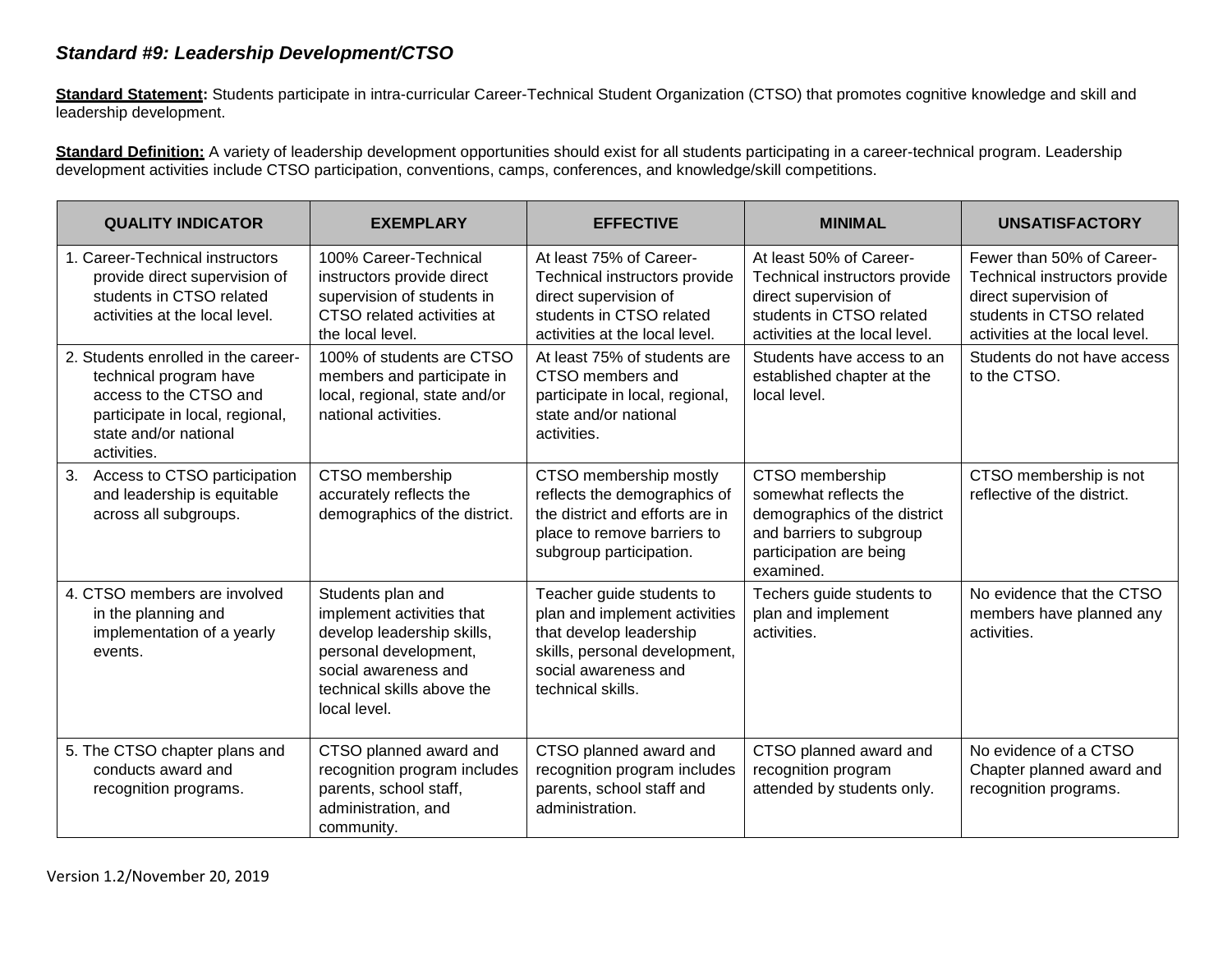| 6. Elected officers participate in<br>CTSO leadership activities.                                              | CTSO officers participate in<br>leadership development<br>activities above the chapter<br>level.                                 | CTSO officers participate in<br>leadership development<br>activities at the chapter level. | Officers elected annually by<br>the chapter membership. | No evidence that chapter<br>officers exist.         |
|----------------------------------------------------------------------------------------------------------------|----------------------------------------------------------------------------------------------------------------------------------|--------------------------------------------------------------------------------------------|---------------------------------------------------------|-----------------------------------------------------|
| 7. Students perform technical<br>skills in competitive career<br>skills events of the student<br>organization. | Students apply technical<br>skills in multiple career<br>skills events aligned to their<br>career-technical approved<br>program. | Students participate in a<br>competitive event at the<br>local, regional or state level.   | Students have access to<br>CTSO Competitive events.     | No student participates<br>in career skills events. |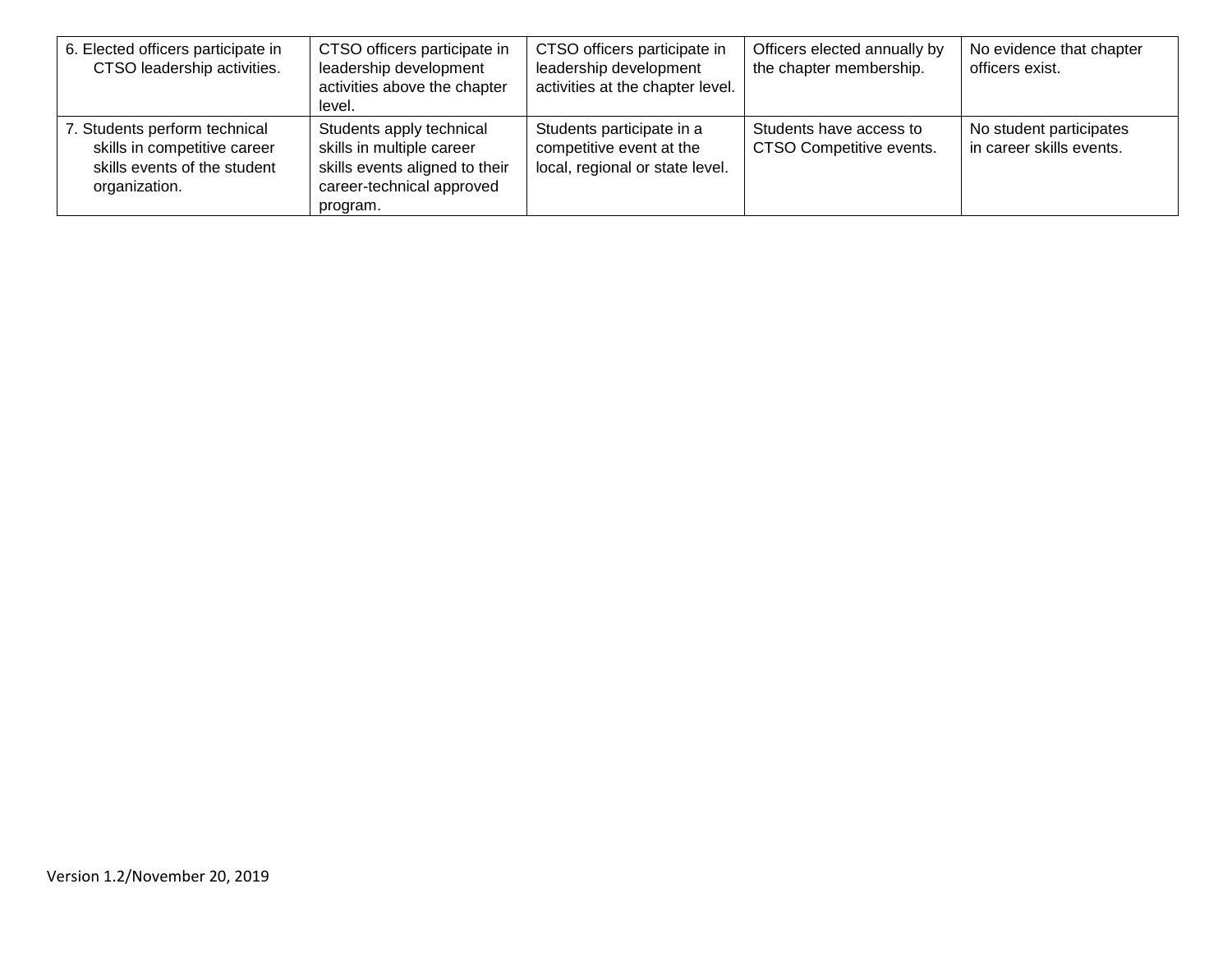#### *Standard #10: Equitable Student Access*

**Standard Statement:** Career-technical education programs serve each student interested in preparing for a career in any of Ohio's 16 Career Fields and are reflective of the school's student population. Capacity should permit students to schedule first choices of career area.

**Standard Definitions:** Student access should be the least restrictive possible, allowing for maximum admission and participation in the program. Quality programs should always be evaluating student retention and community needs in conjunction with program capacity and enrollment. Equitable access for all students should support the belief that all students are capable of high levels of growth and achievement.

| <b>QUALITY INDICATOR</b>                                                                                                                                                                           | <b>EXEMPLARY</b>                                                                                                                                                                                                | <b>EFFECTIVE</b>                                                                                                                                                     | <b>MINIMAL</b>                                                                                                         | <b>UNSATISFACTORY</b>                                                                                                                                                           |
|----------------------------------------------------------------------------------------------------------------------------------------------------------------------------------------------------|-----------------------------------------------------------------------------------------------------------------------------------------------------------------------------------------------------------------|----------------------------------------------------------------------------------------------------------------------------------------------------------------------|------------------------------------------------------------------------------------------------------------------------|---------------------------------------------------------------------------------------------------------------------------------------------------------------------------------|
| 1. Activities to recruit students from<br>diverse backgrounds and across<br>subgroups are being implemented.<br>Evidence: (e.g., examples,<br>pamphlets, communication,<br>website, media, videos) | Instructor's work with<br>stakeholders to guide<br>students to career-technical<br>programs.<br>Parents are invited to view<br>programs available to their<br>child.                                            | Instructor's work with<br>stakeholders to guide<br>students to career-technical<br>programs.<br>Promotional materials are<br>distributed to students and<br>parents. | The program conducts<br>annual promotional activities<br>targeted to potential<br>enrollees.                           | No recruiting efforts<br>conducted.                                                                                                                                             |
| 2. School counselors are<br>informed on the career-<br>technical program options and<br>provide equitable guidance and<br>information to students.                                                 | School counselors are<br>knowledgeable about<br>career-technical pathways<br>and readily assist in the<br>recruitment of students for<br>the program. Counselors<br>open doors to students<br>across subgroups. | School counselors readily<br>assist in the recruitment of<br>students for the program and<br>inform students of all options<br>available across the district.        | School counselors<br>acknowledge career-<br>technical pathways.                                                        | School counselors do not<br>actively acknowledge or<br>recruit students to career-<br>technical programs.                                                                       |
| 3. Scheduling supports student<br>concentration in and<br>completion of career-technical<br>programs that align with their<br>career interests.                                                    | <b>Administration and School</b><br>counselors support career-<br>technical education program<br>of study in scheduling<br>students for pathway<br>concentration and<br>completion.                             | Not Applicable                                                                                                                                                       | Not Applicable                                                                                                         | No evidence of<br>administration and School<br>counselors supporting the<br>career-technical education<br>program of study in<br>scheduling students for<br>pathway completion. |
| District data is analyzed for<br>4.<br>equitable student access,<br>enrollment, support, and<br>achievement across<br>subgroups and non-traditional<br>participation.                              | Data is regularly reviewed<br>through a lens of equity and<br>strategies are regularly<br>implemented to close gaps<br>found.                                                                                   | Data is reviewed yearly<br>through an equity lens and<br>some strategies are in place<br>to close gaps.                                                              | Data is sometimes reviewed<br>through an equity lens but<br>strategies are rarely put in<br>place to close gaps found. | Data is rarely reviewed<br>through an equity lens.                                                                                                                              |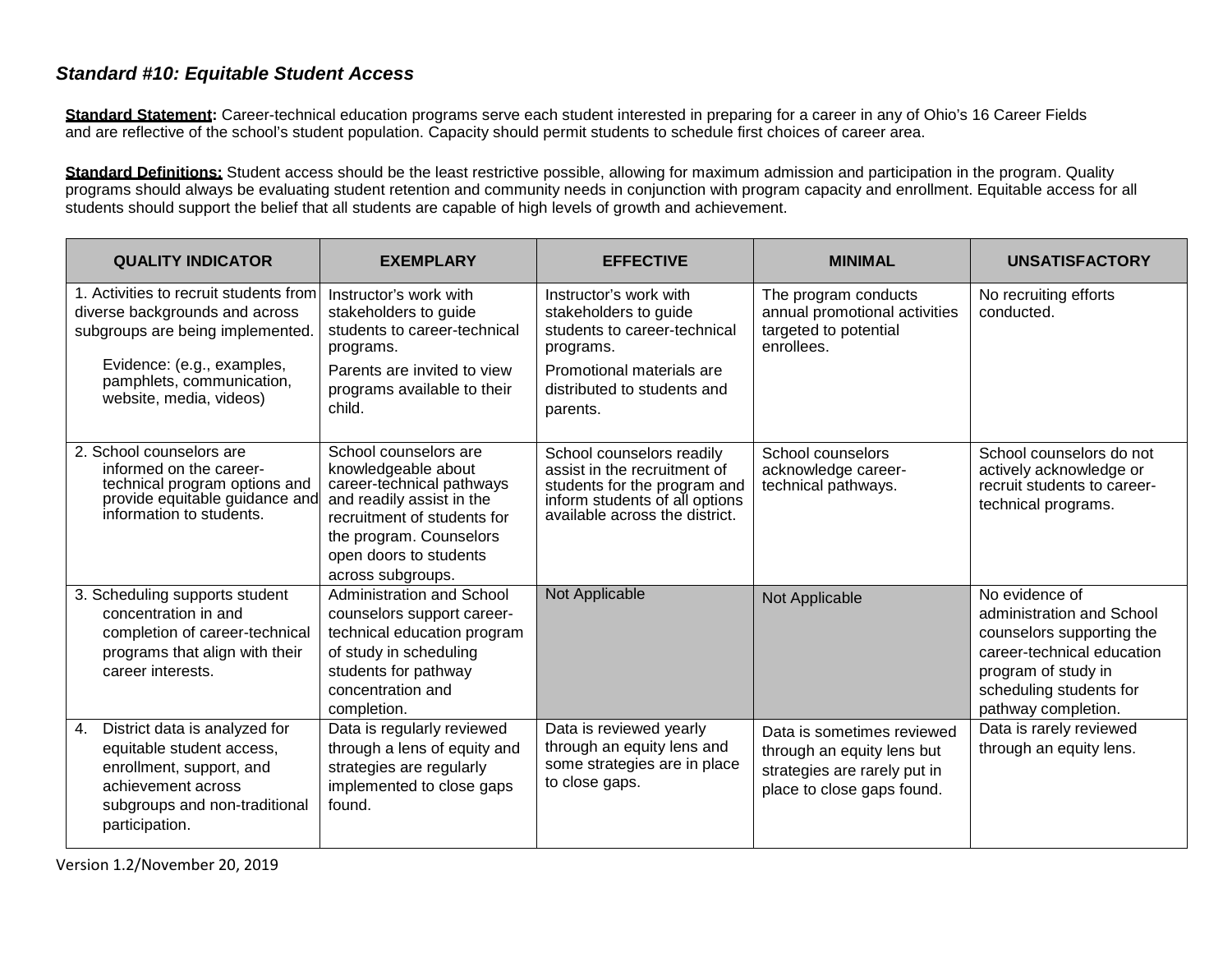# **Quality Program Standards Summative Review**

| District IRN: ______________________ |                                                                                                                                                         | District Name: _______________________ |                  |                | Building Name: _______________________ |                 |  |  |  |
|--------------------------------------|---------------------------------------------------------------------------------------------------------------------------------------------------------|----------------------------------------|------------------|----------------|----------------------------------------|-----------------|--|--|--|
|                                      |                                                                                                                                                         |                                        |                  |                |                                        |                 |  |  |  |
|                                      | <b>Standard 1: Instructional Facilities and Resources</b>                                                                                               |                                        |                  |                |                                        |                 |  |  |  |
|                                      | <b>QUALITY INDICATOR</b>                                                                                                                                | <b>EXEMPLARY</b>                       | <b>EFFECTIVE</b> | <b>MINIMAL</b> | UNSATISFACTORY                         | <b>COMMENTS</b> |  |  |  |
|                                      | 1. Facility size, layout and labs facilitate delivery<br>of the courses in the career- technical program.                                               |                                        |                  |                |                                        |                 |  |  |  |
|                                      | 2. Facility is organized, maintained, compliant and<br>conducive to learning.                                                                           |                                        |                  |                |                                        |                 |  |  |  |
|                                      | 3. Classroom and laboratory inventory is<br>developed annually with a plan for purchases<br>and replacement current to technology used in<br>workplace. |                                        |                  |                |                                        |                 |  |  |  |
|                                      | 4. Equipment is maintained and inspected.                                                                                                               |                                        |                  |                |                                        |                 |  |  |  |
|                                      | 5. Non-classroom instructional spaces are<br>conducive to learning and are maintained and<br>inspected.                                                 |                                        |                  |                |                                        |                 |  |  |  |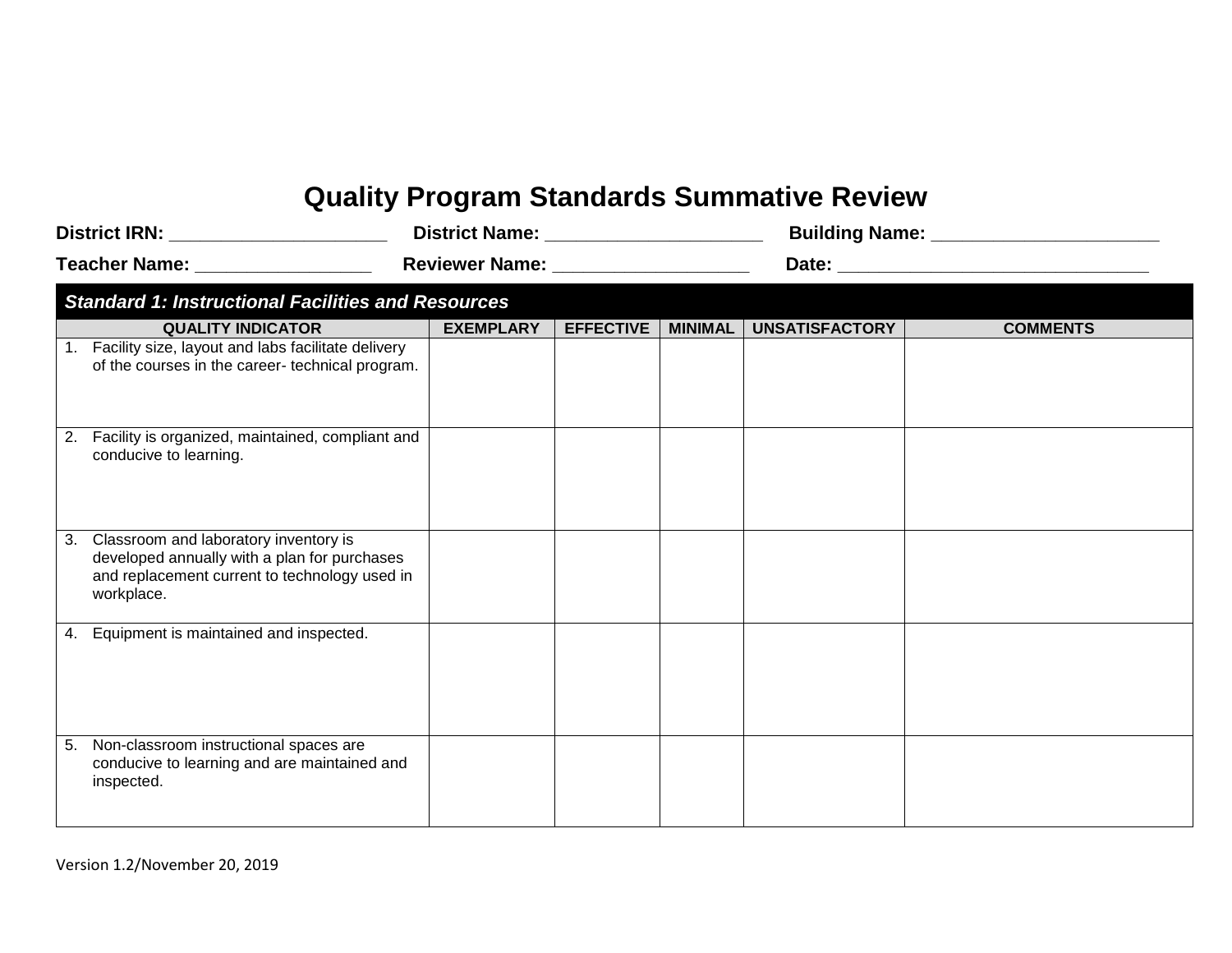| <b>Standard 2: School, Community, and Industry Relations</b>                                                                                                                  |                  |                  |                |                       |                 |
|-------------------------------------------------------------------------------------------------------------------------------------------------------------------------------|------------------|------------------|----------------|-----------------------|-----------------|
| <b>QUALITY INDICATOR</b>                                                                                                                                                      | <b>EXEMPLARY</b> | <b>EFFECTIVE</b> | <b>MINIMAL</b> | <b>UNSATISFACTORY</b> | <b>COMMENTS</b> |
| 1. Identify stakeholders and organize their<br>support of the program.                                                                                                        |                  |                  |                |                       |                 |
| Evidence: (e.g., roster, minutes, assignments,<br>schedules)                                                                                                                  |                  |                  |                |                       |                 |
| 2. Stakeholders advocate for the Career-<br>Technical Program.                                                                                                                |                  |                  |                |                       |                 |
| Evidence: (e.g., marketing products,<br>communications, documentation)                                                                                                        |                  |                  |                |                       |                 |
| 3. Stakeholders are recognized annually for<br>their support of the program.                                                                                                  |                  |                  |                |                       |                 |
| Evidence: (e.g., documentation at recognition<br>ceremonies, communications, media)                                                                                           |                  |                  |                |                       |                 |
| 4. Parents or guardians receive information<br>about student learning in the career<br>technical education program.                                                           |                  |                  |                |                       |                 |
| Evidence: (e.g., examples of material,<br>media, website, pamphlets,<br>communications)                                                                                       |                  |                  |                |                       |                 |
| 5. District has an established business advisory<br>council, authorized by the local board of<br>education, with established criteria for<br>membership that meets regularly. |                  |                  |                |                       |                 |
| Evidence: (e.g., membership names and titles,<br>criteria, minutes, business advisory council<br>report)                                                                      |                  |                  |                |                       |                 |
| 6. Pathway advisory committee assists with<br>program initiatives including evaluation,<br>promotion, planning and instruction.                                               |                  |                  |                |                       |                 |
| Evidence: (e.g., minutes, program evaluation<br>tool, program evaluation procedures,<br>committee feedback)                                                                   |                  |                  |                |                       |                 |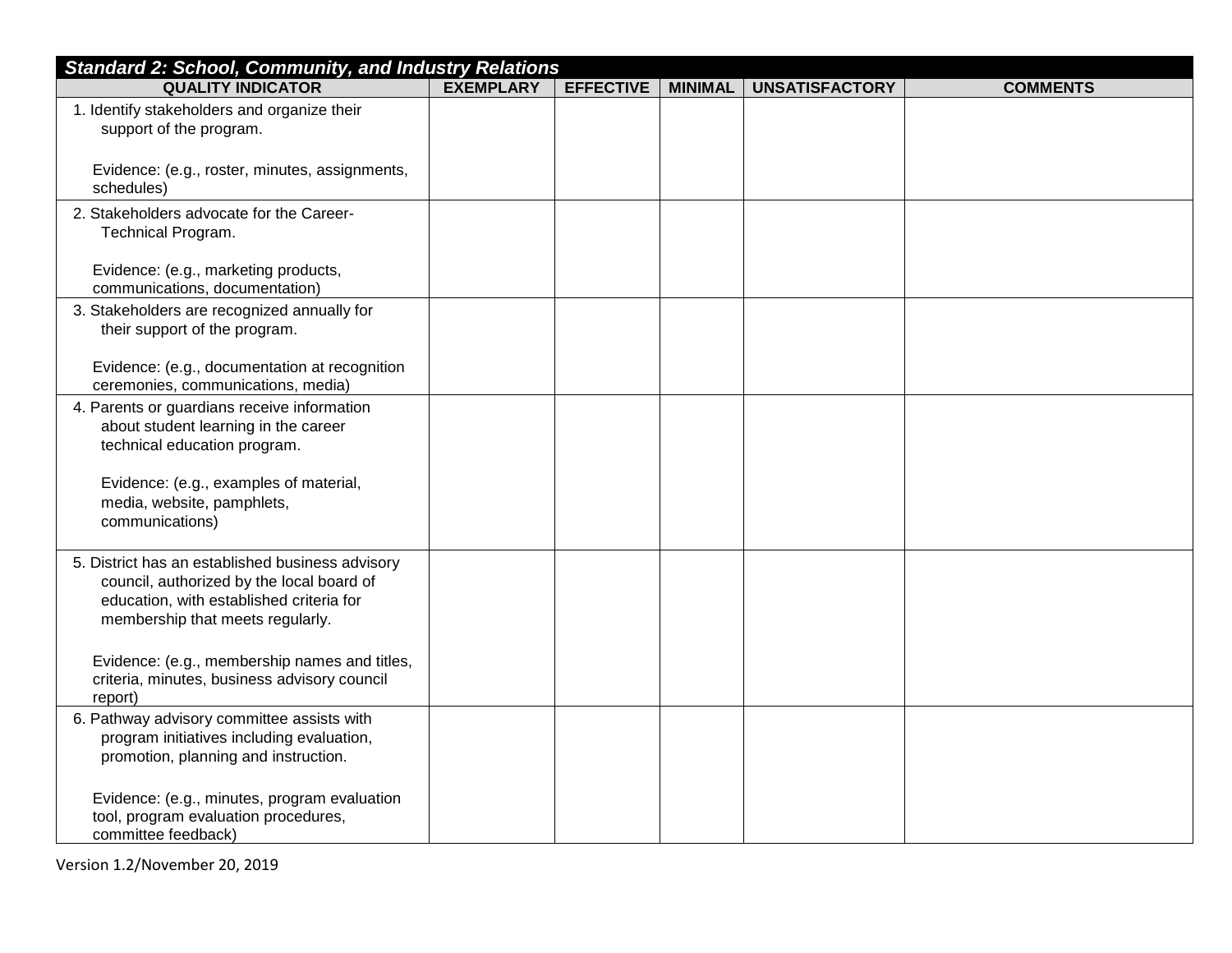| <b>Standard 3: Program Planning and Evaluation</b>                                                                                                            |                  |                  |                |                       |                 |  |
|---------------------------------------------------------------------------------------------------------------------------------------------------------------|------------------|------------------|----------------|-----------------------|-----------------|--|
| <b>QUALITY INDICATOR</b>                                                                                                                                      | <b>EXEMPLARY</b> | <b>EFFECTIVE</b> | <b>MINIMAL</b> | <b>UNSATISFACTORY</b> | <b>COMMENTS</b> |  |
| 1. Collects local, state and/or national<br>performance data for program improvement.                                                                         |                  |                  |                |                       |                 |  |
| Evidence: (e.g., local student evaluations,<br>placement rates, industry credential passage<br>rate, technical attainment participation and<br>passage rates) |                  |                  |                |                       |                 |  |
| 2. Collects local, state and national<br>economic development and labor<br>market data for program alignment with<br>labor market needs.                      |                  |                  |                |                       |                 |  |
| Evidence: (e.g., Ohio Means Jobs,<br>Occupational Outlook Handbook, and Bureau<br>of Labor Statistics)                                                        |                  |                  |                |                       |                 |  |
| 3. Collects local, state and national<br>economic development and career<br>outlook data for program improvement.                                             |                  |                  |                |                       |                 |  |
| Evidence: (e.g., Ohio Means Jobs,<br>Occupational Outlook Handbook, and Bureau<br>of Labor Statistics)                                                        |                  |                  |                |                       |                 |  |
| 4. A plan and system for flow, organization, and<br>reporting of data is established and<br>communicated to all necessary parties.                            |                  |                  |                |                       |                 |  |
| Evidence: (e.g., data plan, communications)                                                                                                                   |                  |                  |                |                       |                 |  |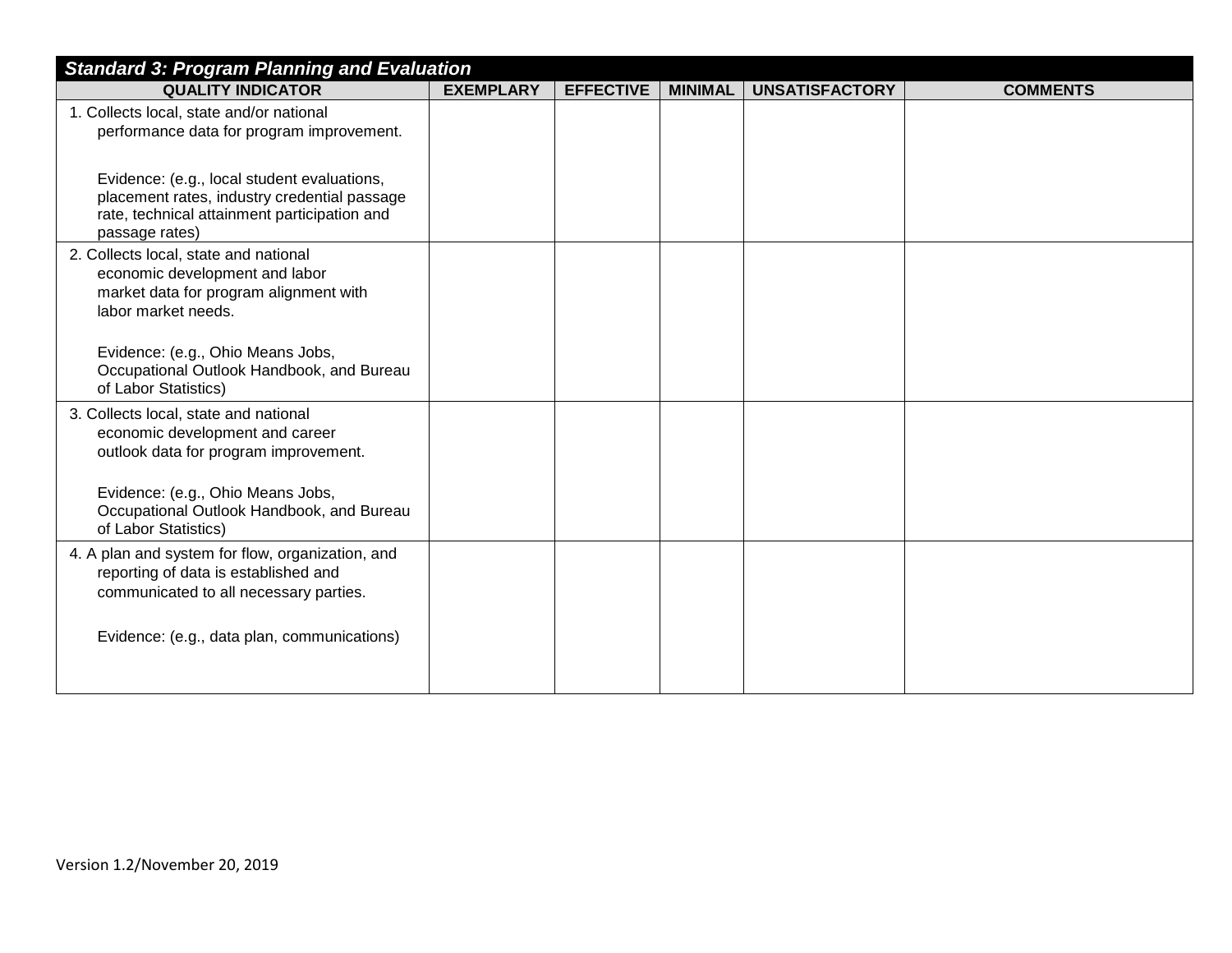|    | 5. Conducts a program evaluation based on<br>local performance information, state<br>performance measures, and input from<br>community stakeholder groups.<br>Evidence: (e.g., procedures, examples,<br>WebXam data analysis) |                  |                  |                |                       |                 |
|----|-------------------------------------------------------------------------------------------------------------------------------------------------------------------------------------------------------------------------------|------------------|------------------|----------------|-----------------------|-----------------|
| 6. | Administrators, counselors, and teachers<br>clearly communicate all program opportunities<br>to students. Student graduation plans are<br>reflective of their informed decisions.                                             |                  |                  |                |                       |                 |
|    | <b>Standard 4: Educators that Contribute to the Profession</b><br><b>QUALITY INDICATOR</b>                                                                                                                                    | <b>EXEMPLARY</b> | <b>EFFECTIVE</b> | <b>MINIMAL</b> | <b>UNSATISFACTORY</b> | <b>COMMENTS</b> |
|    | 1. Instructor continues professional growth                                                                                                                                                                                   |                  |                  |                |                       |                 |
|    | through college credit courses, attendance<br>at workshops, and/or other sources of<br>training.<br>Evidence: (e.g., individual professional<br>development plans, proof of attendance,<br>certificates, transcripts)         |                  |                  |                |                       |                 |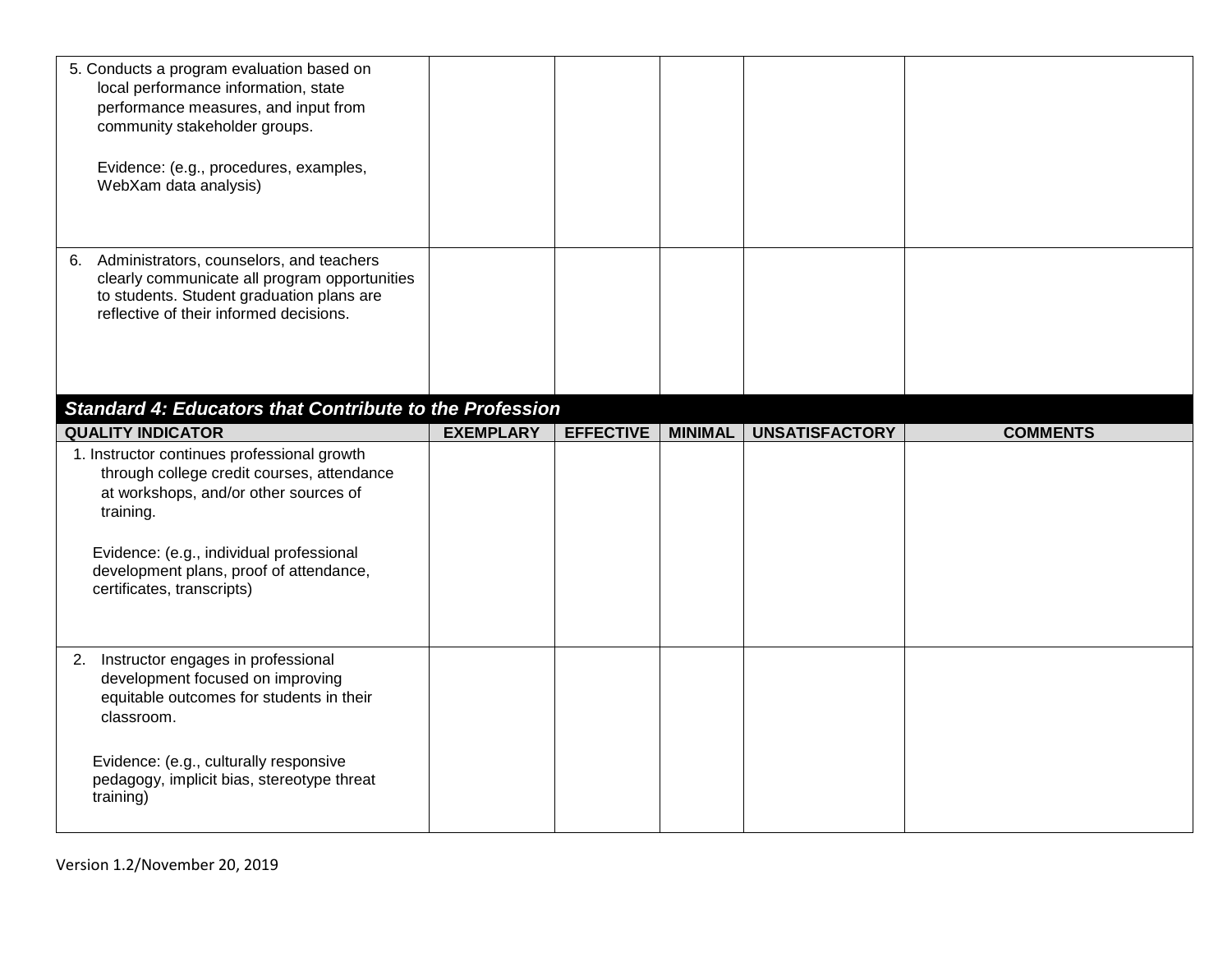| 3. | Instructor engages in professional<br>development focused on improving equitable<br>outcomes for students in their classroom.<br>Evidence: (e.g., culturally responsive<br>pedagogy, implicit bias, stereotype threat<br>training) |                  |                  |                |                       |                 |
|----|------------------------------------------------------------------------------------------------------------------------------------------------------------------------------------------------------------------------------------|------------------|------------------|----------------|-----------------------|-----------------|
| 4. | Instructor engages in professional<br>development focused on improving equitable<br>outcomes for students in their classroom.<br>Evidence: (e.g., culturally responsive<br>pedagogy, implicit bias, stereotype threat<br>training) |                  |                  |                |                       |                 |
|    | <b>Standard 5: Curriculum and Program Design</b>                                                                                                                                                                                   |                  |                  |                |                       |                 |
|    | <b>QUALITY INDICATOR</b>                                                                                                                                                                                                           | <b>EXEMPLARY</b> | <b>EFFECTIVE</b> | <b>MINIMAL</b> | <b>UNSATISFACTORY</b> | <b>COMMENTS</b> |
|    | 1. An approved course of study is current and<br>based on industry validated technical content<br>standards.                                                                                                                       |                  |                  |                |                       |                 |
|    | 2. The program is logically organized, including<br>course descriptions and sequences, industry<br>validated technical content standards,<br>prerequisites and staffing assignments.                                               |                  |                  |                |                       |                 |
| 3. | Technical content is aligned with academic<br>content standards.<br>Evidence: (e.g., lesson plans, course of study,                                                                                                                |                  |                  |                |                       |                 |
|    | cross walk, Standards By Design alignment<br>documents)                                                                                                                                                                            |                  |                  |                |                       |                 |
| 4. | Program has approved CTE26, which includes<br>curriculum, post secondary articulation,                                                                                                                                             |                  |                  |                |                       |                 |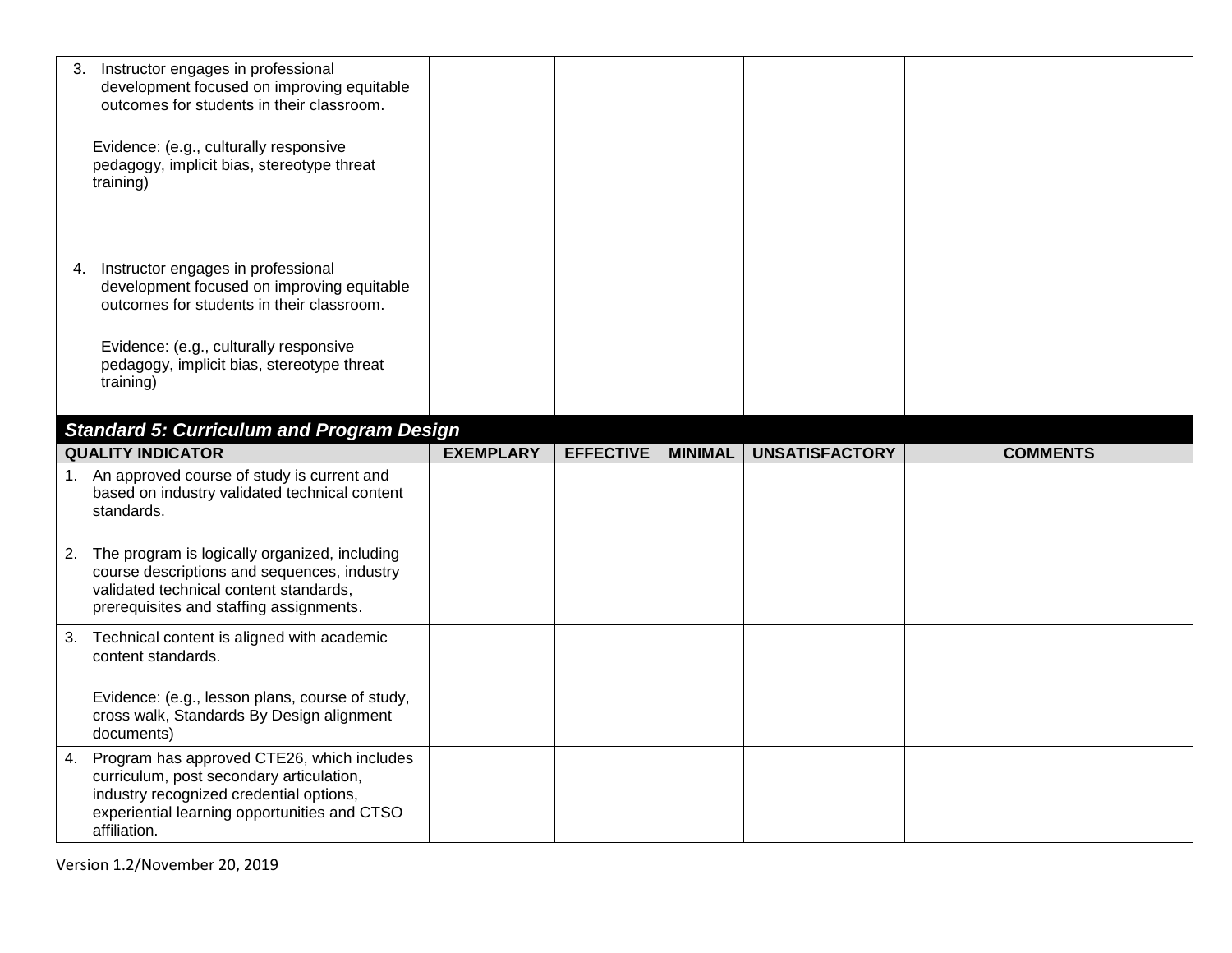| <b>Standard #6: Instruction</b>                                                                                                                                               |                  |                  |                |                       |                 |  |  |
|-------------------------------------------------------------------------------------------------------------------------------------------------------------------------------|------------------|------------------|----------------|-----------------------|-----------------|--|--|
| <b>QUALITY INDICATOR</b>                                                                                                                                                      | <b>EXEMPLARY</b> | <b>EFFECTIVE</b> | <b>MINIMAL</b> | <b>UNSATISFACTORY</b> | <b>COMMENTS</b> |  |  |
| Instruction balances between inquiry-based<br>classroom and laboratory instruction,<br>experiential learning, and engagement in the<br>Career Technical Student Organization. |                  |                  |                |                       |                 |  |  |
| 2.<br>Instructional activities provide equitable<br>opportunities for each to demonstrate<br>technical skills and develop critical higher-<br>order thinking.                 |                  |                  |                |                       |                 |  |  |
| Evidence: (e.g., lesson plans, activity<br>descriptions)                                                                                                                      |                  |                  |                |                       |                 |  |  |
| Instruction reinforces the application of<br>3.<br>relevant and rigorous career-technical<br>learning standards.                                                              |                  |                  |                |                       |                 |  |  |
| Evidence: (e.g., lesson plans)                                                                                                                                                |                  |                  |                |                       |                 |  |  |
| Instructional program uses current and<br>4.<br>culturally responsive materials and resources.                                                                                |                  |                  |                |                       |                 |  |  |
| Evidence: (e.g., textbooks, online content)                                                                                                                                   |                  |                  |                |                       |                 |  |  |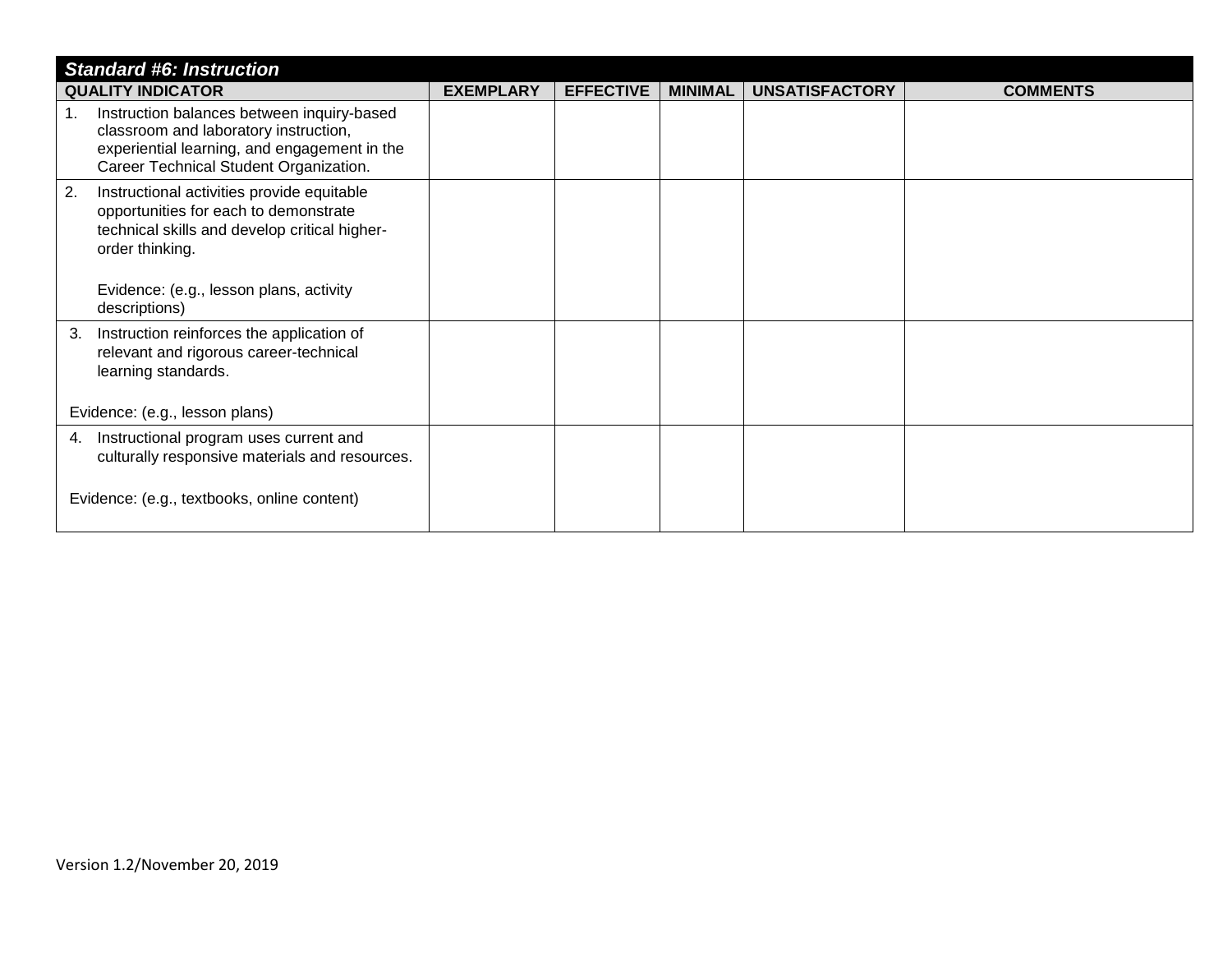| <b>Standard #7: Assessment</b>                                                                                                                                     |                  |                  |                |                       |                 |
|--------------------------------------------------------------------------------------------------------------------------------------------------------------------|------------------|------------------|----------------|-----------------------|-----------------|
| <b>QUALITY INDICATOR</b>                                                                                                                                           | <b>EXEMPLARY</b> | <b>EFFECTIVE</b> | <b>MINIMAL</b> | <b>UNSATISFACTORY</b> | <b>COMMENTS</b> |
| 1. Program has a grading system in place that<br>measures mastery-level completion and<br>incorporates all phases of the instructional<br>program.                 |                  |                  |                |                       |                 |
| Evidence: (e.g., grading system, procedures,<br>administrative approval)                                                                                           |                  |                  |                |                       |                 |
| 2. Program instructor(s) use both summative<br>and formative assessments to inform<br>instruction and adapt classroom to needs of<br>students.                     |                  |                  |                |                       |                 |
| Assessments measure technical and<br>3.<br>academic performance through locally<br>developed assessments based on<br>identified competencies.                      |                  |                  |                |                       |                 |
| Evidence: (e.g., assessments)                                                                                                                                      |                  |                  |                |                       |                 |
| 4. State Board of Education approved<br>technical assessments, industry<br>certification, and/or licensure examinations<br>measure student performance.            |                  |                  |                |                       |                 |
| <b>Standard #8: Experiential Learning Experience Programs</b>                                                                                                      |                  |                  |                |                       |                 |
| <b>QUALITY INDICATOR</b>                                                                                                                                           | <b>EXEMPLARY</b> | <b>EFFECTIVE</b> | <b>MINIMAL</b> | <b>UNSATISFACTORY</b> | <b>COMMENTS</b> |
| 1. Students have experiential learning programs<br>based on career pathways and Ohio's Career<br><b>Field Technical Content Standards.</b>                         |                  |                  |                |                       |                 |
| Experiential Learning programs are planned,<br>2.<br>developed, and managed by the student with<br>assistance from their instructor, guardian,<br>and/or employer. |                  |                  |                |                       |                 |
| Evidence: (e.g., records, portfolios, training<br>agreements, placement)                                                                                           |                  |                  |                |                       |                 |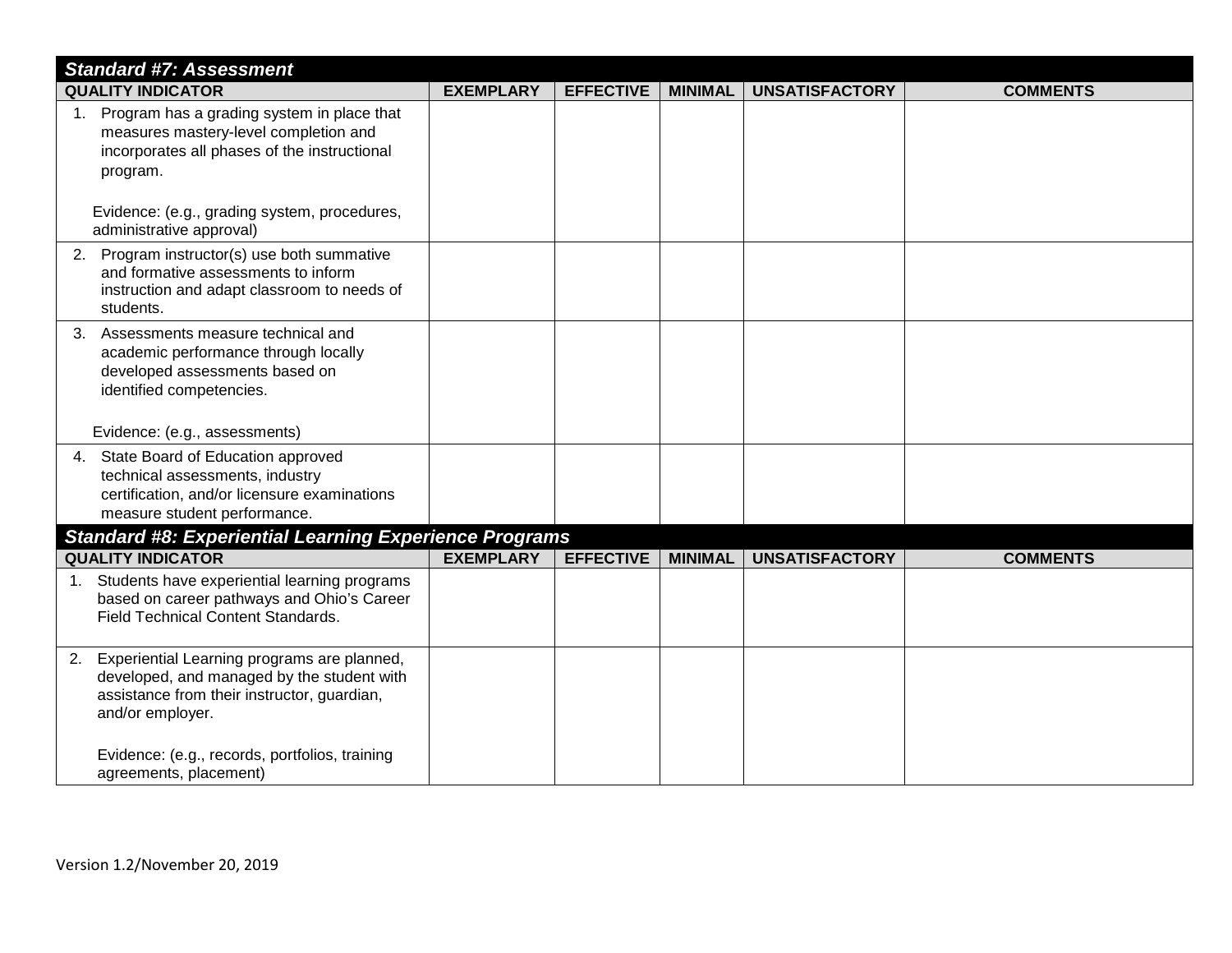|    | 3. Continuous direct instruction and supervision<br>of students' experiential learning programs are<br>provided and documented by the instructor.                  |  |  |  |
|----|--------------------------------------------------------------------------------------------------------------------------------------------------------------------|--|--|--|
| 4. | Student maintains up-to-date and accurate<br>experiential learning program records to<br>independently analyze and evaluate<br>program data.                       |  |  |  |
|    | Evidence: (e.g., records, portfolios, training<br>agreements, placement, data charts, data<br>procedures, growth measures)                                         |  |  |  |
| 5. | Students have comprehensive experiential<br>learning programs that show evidence of<br>growth through annual summative data to<br>administrators and stakeholders. |  |  |  |
|    | Evidence: (e.g., summary records, data charts,<br>growth measures)                                                                                                 |  |  |  |
| 6. | Student's experiential learning programs are<br>evaluated and assessed for technical<br>knowledge, skill and growth.                                               |  |  |  |
|    | Evidence: (e.g., lesson plans, training plans,<br>employer evaluations)                                                                                            |  |  |  |
| 7. | Students have access to Work-Based<br>Learning experiences within the program and<br>are participating fully in those opportunities.                               |  |  |  |
|    |                                                                                                                                                                    |  |  |  |
|    |                                                                                                                                                                    |  |  |  |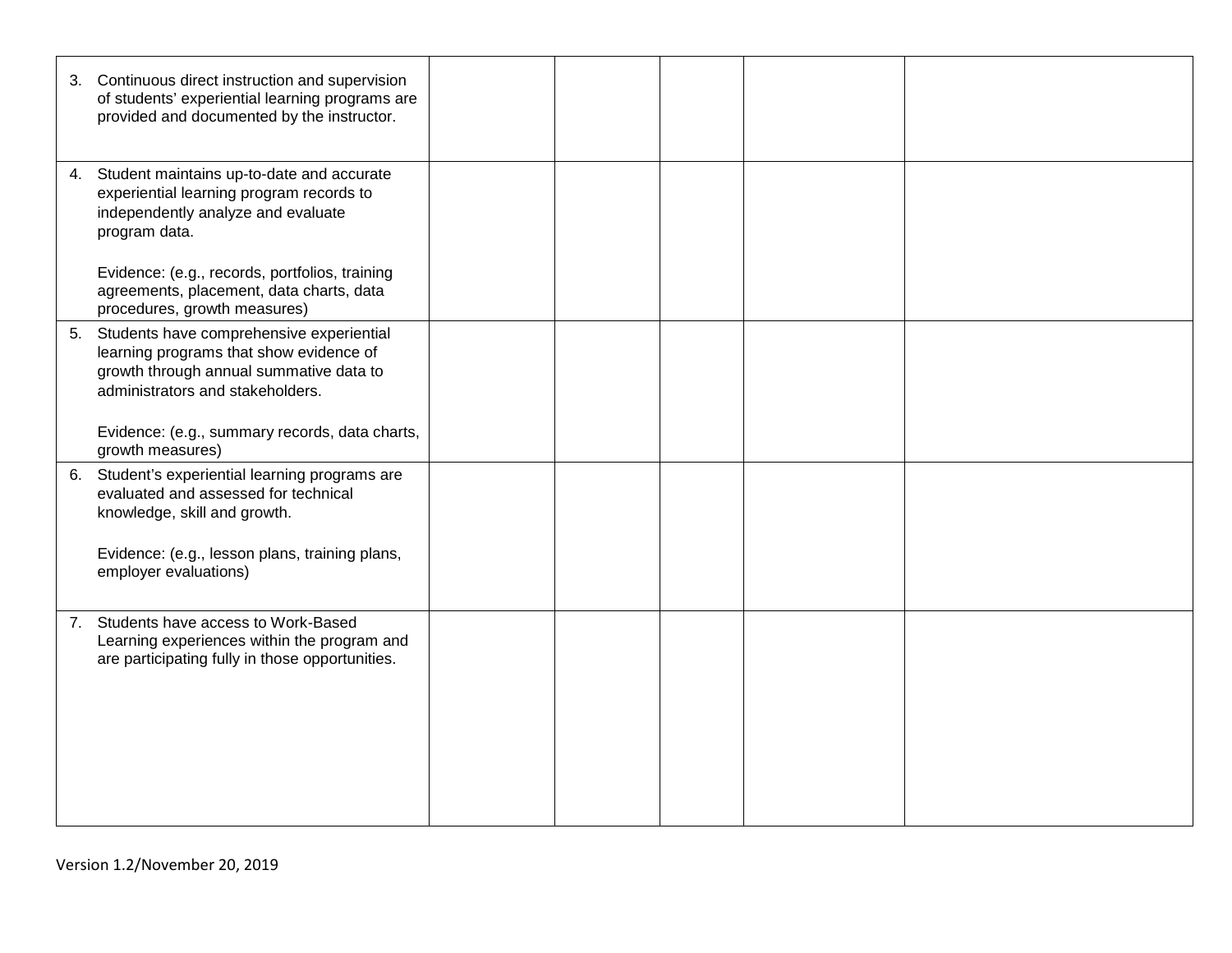| Standard #9: Leadership Development / CTSO                                                                                                                     |                  |                  |                |                       |                 |  |  |
|----------------------------------------------------------------------------------------------------------------------------------------------------------------|------------------|------------------|----------------|-----------------------|-----------------|--|--|
| <b>QUALITY INDICATOR</b>                                                                                                                                       | <b>EXEMPLARY</b> | <b>EFFECTIVE</b> | <b>MINIMAL</b> | <b>UNSATISFACTORY</b> | <b>COMMENTS</b> |  |  |
| 1. Career-Technical instructors provide direct<br>supervision of students in CTSO related<br>activities at the local level.                                    |                  |                  |                |                       |                 |  |  |
| Students enrolled in the career-technical<br>2.<br>program have access to the CTSO and<br>participate in local, regional, state and/or<br>national activities. |                  |                  |                |                       |                 |  |  |
| 3. Access to CTSO participation and leadership is<br>equitable across all subgroups.                                                                           |                  |                  |                |                       |                 |  |  |
| 4. CTSO members are involved in the planning<br>and implementation of a yearly events.                                                                         |                  |                  |                |                       |                 |  |  |
| 5. The CTSO chapter plans and conducts award<br>and recognition programs.                                                                                      |                  |                  |                |                       |                 |  |  |
| 6. Elected officers participate in CTSO leadership<br>activities.                                                                                              |                  |                  |                |                       |                 |  |  |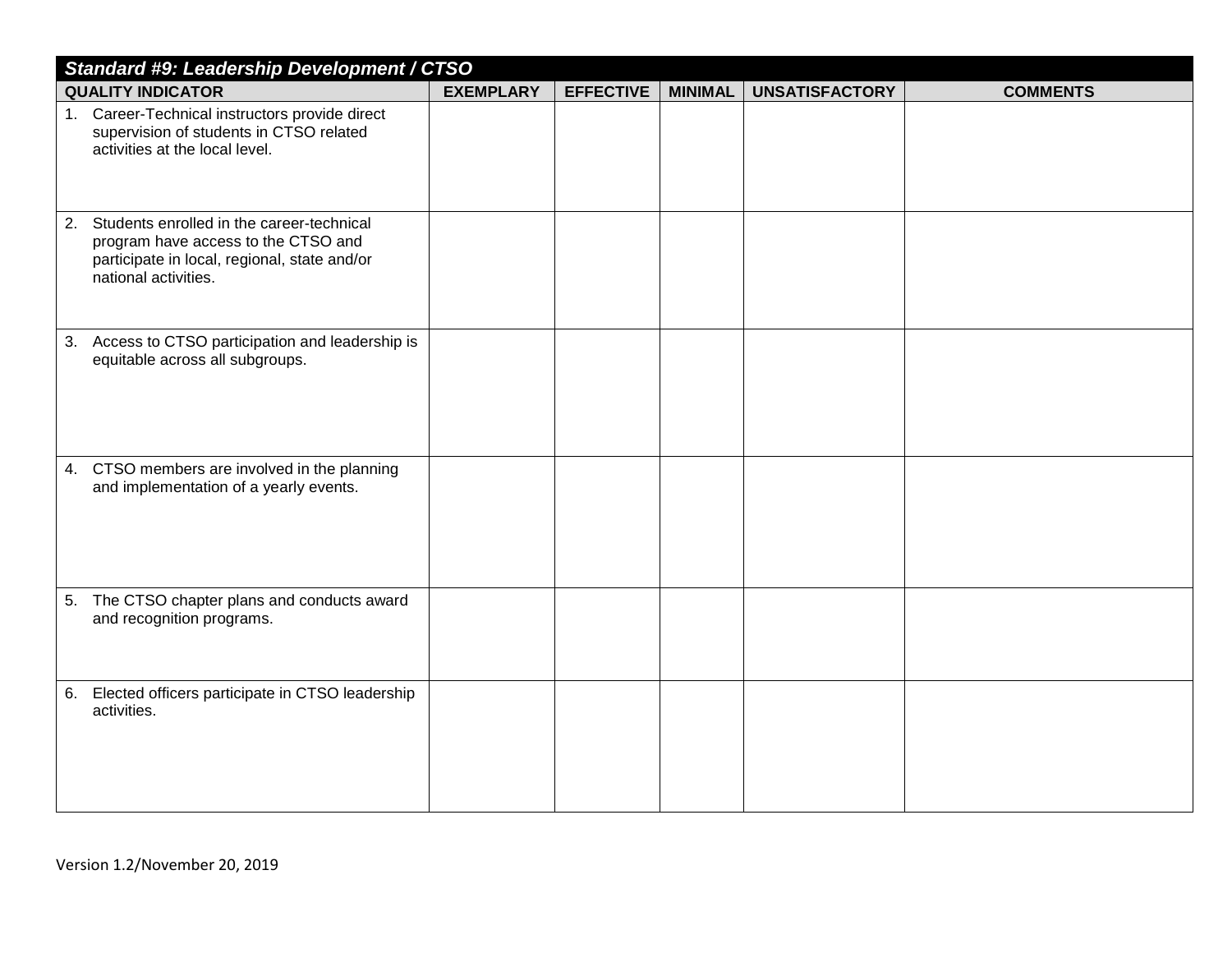| 7. | Students perform technical skills in competitive<br>career skills events of the student organization. |  |  |  |
|----|-------------------------------------------------------------------------------------------------------|--|--|--|
|    |                                                                                                       |  |  |  |
|    |                                                                                                       |  |  |  |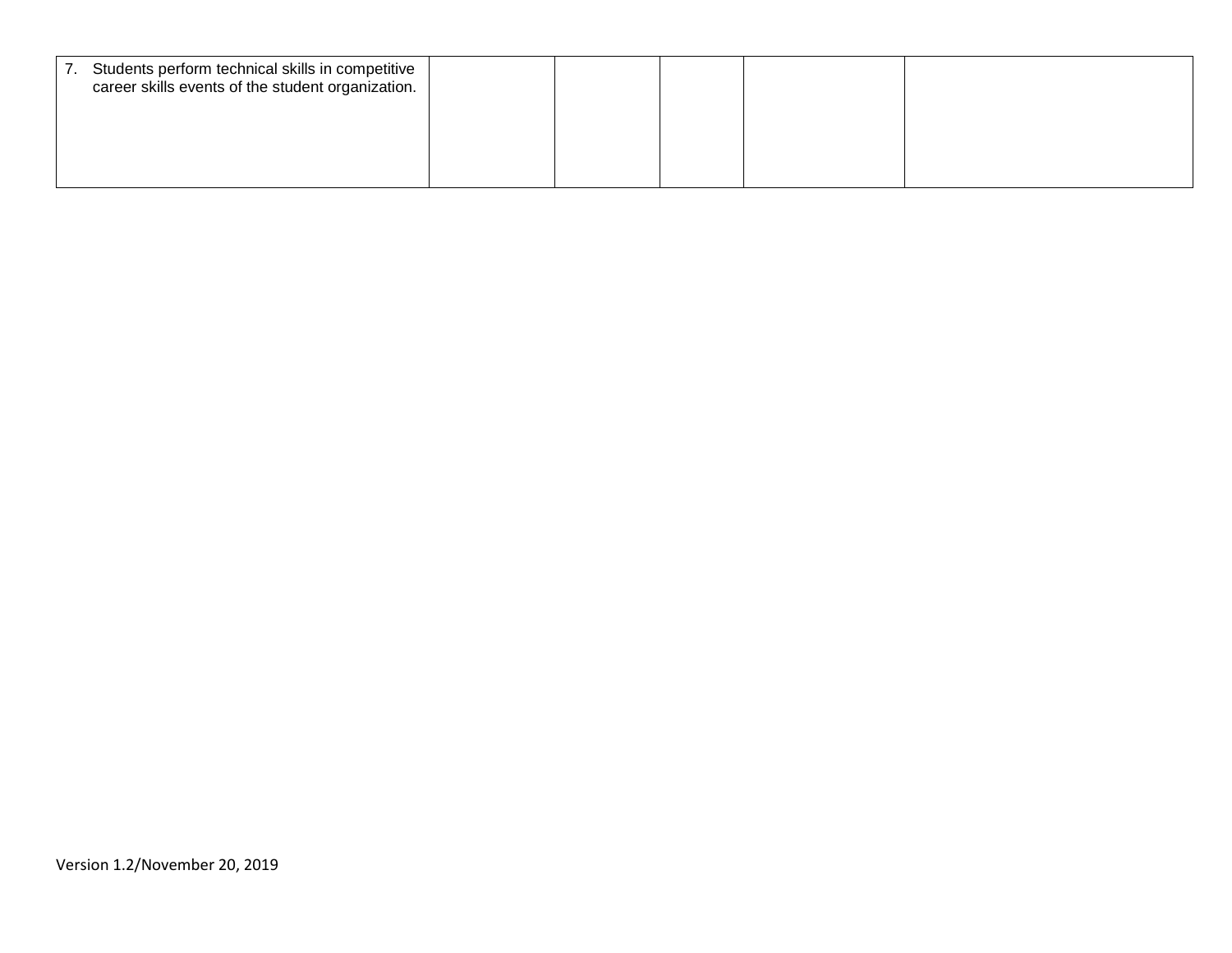| <b>Standard #10: Student Access</b>                                                                                                                             |                  |                  |                |                       |                 |  |
|-----------------------------------------------------------------------------------------------------------------------------------------------------------------|------------------|------------------|----------------|-----------------------|-----------------|--|
| <b>QUALITY INDICATOR</b>                                                                                                                                        | <b>EXEMPLARY</b> | <b>EFFECTIVE</b> | <b>MINIMAL</b> | <b>UNSATISFACTORY</b> | <b>COMMENTS</b> |  |
| Activities to recruit students from diverse<br>backgrounds and across subgroups are being<br>implemented.                                                       |                  |                  |                |                       |                 |  |
| Evidence: (e.g., examples, pamphlets,<br>communication, website, media, videos)                                                                                 |                  |                  |                |                       |                 |  |
| School counselors are informed on the career<br>2.<br>technical program options and provide<br>equitable guidance and information to<br>students.               |                  |                  |                |                       |                 |  |
| Scheduling supports student concentration in<br>3.<br>and completion of career-technical programs<br>that align with their career interests.                    |                  |                  |                |                       |                 |  |
| District data is analyzed for equitable student<br>4.<br>access, enrollment, support, and achievement<br>across subgroups and non-traditional<br>participation. |                  |                  |                |                       |                 |  |

**\_\_\_\_\_\_\_\_\_\_\_\_\_\_\_\_\_\_\_\_\_\_\_\_\_\_\_\_\_\_\_\_\_\_\_\_\_\_\_\_\_\_\_\_\_\_\_\_\_\_\_\_\_\_\_\_\_\_\_\_\_\_\_\_\_\_\_\_\_\_\_\_\_\_\_\_\_\_\_\_\_\_\_\_\_\_\_\_\_\_\_\_\_\_\_\_\_\_\_\_\_\_\_\_\_\_\_\_\_\_\_\_\_\_\_\_\_\_\_\_\_\_\_\_\_\_\_\_\_**

#### **Staff present during review**

**Name(s) and Title(s)\_\_\_\_\_\_\_\_\_\_\_\_\_\_\_\_\_\_\_\_\_\_\_\_\_\_\_\_\_\_\_\_\_\_\_\_\_\_\_\_\_\_\_\_\_\_\_\_\_\_\_\_\_\_\_\_\_\_\_\_\_\_\_\_\_\_\_\_\_\_\_\_\_\_\_\_\_\_\_\_\_\_\_\_\_\_\_\_\_\_\_\_\_\_\_\_\_\_\_\_\_\_\_\_\_\_\_\_\_\_\_\_**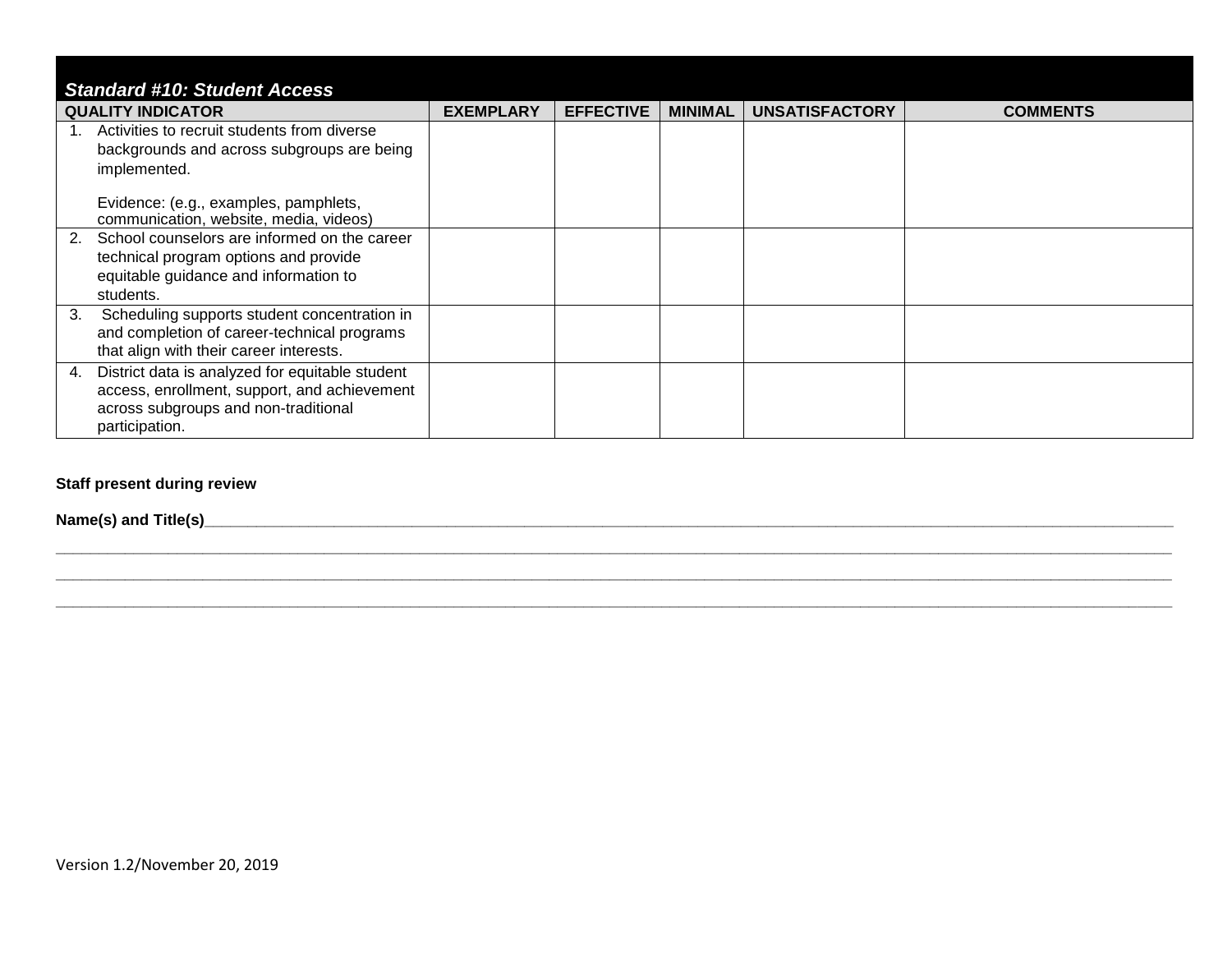# **Assumptions and Definitions**

### *Standard 1: Instructional Facilities and Equipment*

- 1. I**nstructional Facilities --** Include but are not limited to classroom, laboratory, instructor work areas, display area, land laboratories, greenhouse, outside and inside storage areas, and retail areas. [The facilities and equipment (for program) must support instruction of the technical and academic content standards and reflect current and emerging technology in the career field (OAC 3301-61-03 (F)]
- 2. **Ohio School Facilities Commission guidelines (OSFC)** provide minimum size and layout recommendations. Schools planning new construction reference these recommendations and this information can be accessed through the school's architect or by contacting OSFC.
- 3. **EMIS** submits a warning when class size exceeds 25 students.
- 4. **Current Technology**-- Includes, computers, tablets, projection unit/smart board, Internet access, digital camera, VCR/DVD, TV, telephone, and/or industry related software
- *5.* **Safety and Health Standards** Inspections may be conducted by (but not limited to) area health regulatory agencies, OSHA or other safety accreditation agencies, fire regulatory agencies, EPA, and industry representatives.

#### *Standard 2: School, Community, and Industry Relations*

- 1. **Community members** include businesses, parents, Career Technical Student Organization (CTSO) Alumni or boosters, legislators, associations, and government agencies.
- 2. **Means of communication** may include any of the following: e-newsletters, other printed media, radio/television, e-mail, social media, web page articles, podcasts, community events, etc.
- 3. **School Partners:** Administration, school board, counselors, teachers, classified staff.
- 4. **Business and Industry Stakeholders:** Area Businesses and industry, agencies (e.g. Extension, Soil and Water, Fair Board, others).
- 5. **Community and industry activities** might include events sponsored by the Chamber of Commerce, fair boards, university extension, commodity associations, business trade organizations, etc.

#### *Standard 3: Program Planning and Evaluation*

- 1. **Performance data relative to state and federal performance measures** include (1) Assessment of technical skills attainment via end-of-course assessments, (2) Ohio Graduation Testing, (3) follow-up placement, (4) graduation rate, (5) attendance, and (6) industry credential.
- 2. **Recommended local performance data elements** that can be collected for use in program improvement include: (1) student performance on local assessments, (2) student demographics (gender, race, disability), (3) student enrollment, and (4) student retention.
- 3. **Economic data** related to student experiential learning (e.g. Supervised Agricultural Experience (SAE), internship, apprenticeship) is a critical source of performance information. Collection of this data is extremely useful and highly recommended
- 4. **Community** is defined as those businesses, non-profit organizations, parents, students, government agencies, post-secondary institutions who have a stake in the quality of the program and the success of students.
- 5. **Advisory committee membership** should be based primarily on those businesses in the community that the program serves. In addition membership should include representatives from postsecondary institutions. Other representatives may be drawn from other stakeholder groups in the school district.

#### *Standard 4: Quality Educators that Contribute to the Profession*

- 1. **Instructor is highly qualified,** seeks continuous professional improvement, and is active in school and community activities.
- 2. **Activities** for this instrument are beyond the local bargaining unit.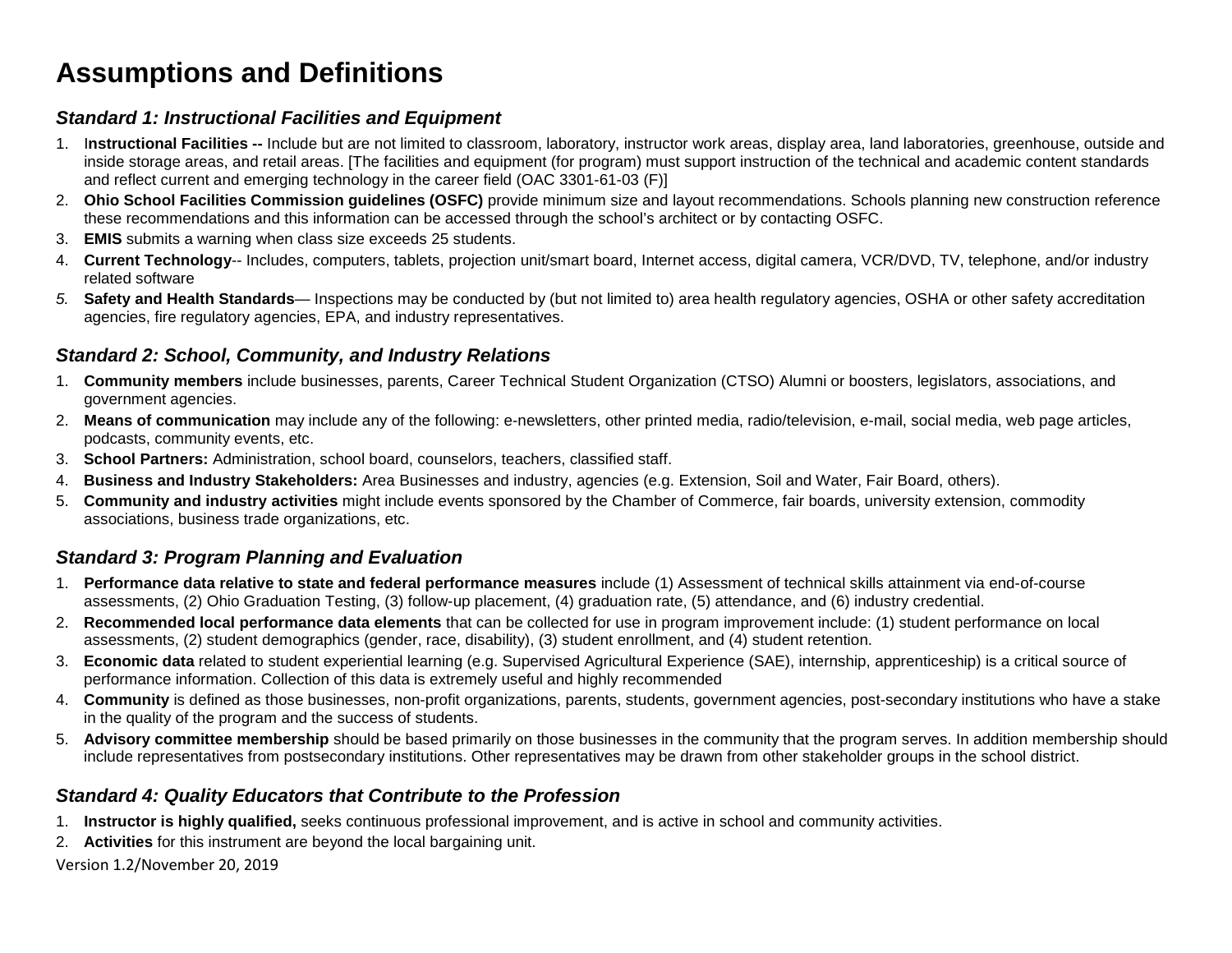- 3. **Advanced Degree** is the next level of education above where teacher entered the profession as defined by their local professional development committee and an accredited post-secondary institution.
- 4. **Industry Credential** may be defined as being recognized within industry of having advanced knowledge and technical skill in a given field.
- 5. **Innovative resources to curriculum efforts** include task forces, state committees, and education initiatives above the local level.
- 6. **Community and industry activities** may include Chamber of Commerce, fair boards, extension programs, commodity associations, etc.

#### *Standard 5: Curriculum and Program Design*

- 1. **Articulation Agreement** refers to written and signed formal agreement for course and/or tuition credit between a high school and post-secondary institutions.
- 2. **Shared instructional resources** include teachers, equipment, curriculum materials, job shadow/cooperative learning sites, etc.
- 3. **Program of Study** design is challenging technical coursework and high-level academics that support Ohio's graduation requirements while preparing students for postsecondary education and the 21st Century workplace
- 4. **Course of Study** by definition includes A&E and industry content standards, a yearly plan for instruction, and a detailed sequenced secondary program of study course outline.
- 5. **CTSO is abbreviated for Career-Technical Student Organization (e.g. FFA, FCCLA, DECA, SKILLSUSA, BPA).**

#### *Standard #6: Instruction*

- 1. **Student achievement** is greatly influenced by the instruction provided through the career-technical education program.
- 2. **Instruction** combines a number of essential factors including methods, materials, resources, and strategies that are managed by instructional personnel
- 3. **Effective instruction** contributes to and enhances high academic achievement for all students.

#### *Standard #7: Assessment*

- 1. **Career Development/Skills Events** are interpreted to be any CTSO affiliated career development/skills event but may also include events that are similar in nature including the Envirothon, Ohio Junior Horticulture Events, etc.
- 2. **Concentrator** is a student who has completed a minimum of 50% of a career-technical education program and enrolled in additional courses.
- 3. **Phases of Instructional Program** include the classroom, laboratory, and experiential learning programs.
- 4. **Benchmark** refers to the passing score on a test or other type of assessment.

#### *Standard #8: Experiential Learning Experience Programs*

- 1. **Students' Experiential Learning Experience Program:** Programs may include exploratory, entrepreneurship, placement, research/experimentation/analysis, directed lab, internships and apprenticeships.
- 2. **Scope**: Increase level of responsibility, decision making, complexity, and supervision of employees.
- 3. **Size**: Increase in acreage, number of domesticated and non-domesticated animals, hours worked, laboratory responsibility, entrepreneurial growth.
- 4. **Experiential Learning Experience Planning** includes (but is not limited to) selection of experience, enterprise agreements, work agreements, budgets, and inventories.
- 5. **Regularly Scheduled Supervisory Visits**: All teachers are expected to make supervisory visits to each student.
- 6. **Adequate Resource** includes (but are not limited) to extended programming days, planning period, conference period, and mileage reimbursement.
- 7. **Supervisory Records and Evidence** includes (but are not limited) to experiential learning experience rubric, record books, photos, experience log, employer summary, teacher evaluation and accountability device/instrument.